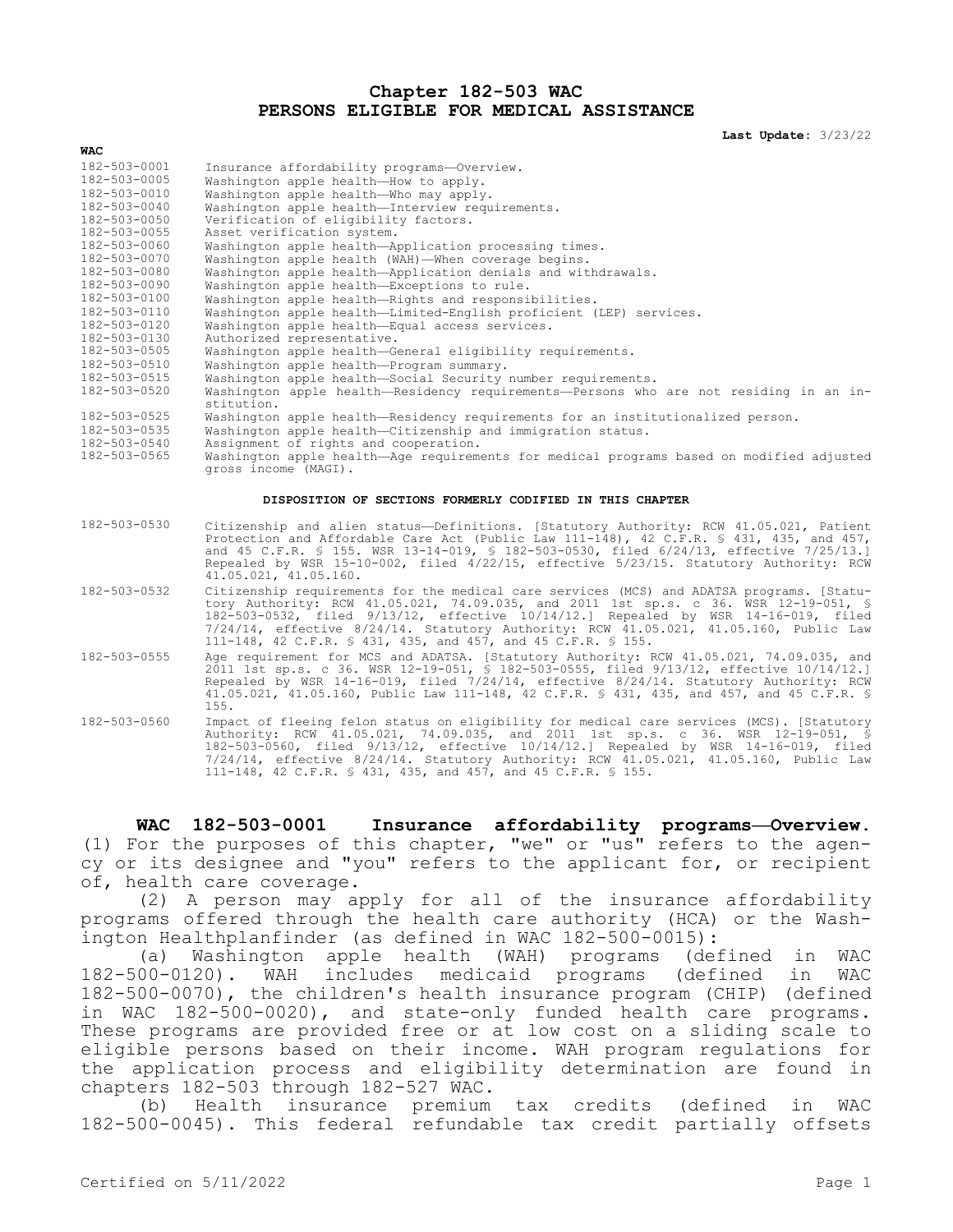the cost of monthly premiums for qualified health plan (QHP) (defined in WAC 182-500-0090) insurance that an eligible person purchases through the Washington Healthplanfinder. Any advance payments of the tax credit are reconciled annually by the Internal Revenue Service (IRS) when the person files his or her federal tax return.

(c) Cost-sharing reductions. Cost-sharing reductions (defined in WAC 182-500-0020) are available to eligible persons enrolled in a silver-level QHP and to American Indians/Alaska Natives enrolled in any QHP.

(3) A person may also apply for and enroll in unsubsidized insurance with a QHP. This unsubsidized insurance is not an insurance affordability program.

(4) Persons choose whether or not to apply for insurance affordability programs. All persons who apply for an insurance affordability program are treated as an applicant for WAH coverage and receive an approval or denial of WAH. Applicants who are denied WAH are reviewed for other insurance affordability programs.

[Statutory Authority: RCW 41.05.021, 41.05.160, Public Law 111-148, 42 C.F.R. § 431, 435, and 457, and 45 C.F.R. § 155. WSR 14-16-052, § 182-503-0001, filed 7/29/14, effective 8/29/14.]

**WAC 182-503-0005 Washington apple health—How to apply.** (1) You may apply for Washington apple health at any time.

(2) For apple health programs for children, pregnant people, parents and caretaker relatives, and adults age 64 and under without medicare (including people who have a disability or are blind), you may apply:

(a) Online via the Washington Healthplanfinder at www.wahealthplanfinder.org;

(b) By calling the Washington Healthplanfinder customer support center and completing an application by telephone;

(c) By completing the application for health care coverage (HCA 18-001P), and mailing or faxing to Washington Healthplanfinder; or

(d) At a department of social and health services (DSHS) community services office (CSO).

(3) If you seek apple health coverage and are age sixty-five or older, have a disability, are blind, need assistance with medicare costs, or seek coverage of long-term services and supports, you may apply:

(a) Online via Washington Connection at www.WashingtonConnection.org;

(b) By completing the application for aged, blind, disabled/longterm care coverage (HCA 18-005) and mailing or faxing to DSHS;

(c) In person at a local DSHS CSO or home and community services (HCS) office; or

(d) As specified in subsection (2) of this section, if you are a child, pregnant, a parent or caretaker relative, or an adult age 64 and under without medicare.

(4) You may receive help filing an application.

(a) For households containing people described in subsection (2) of this section:

(i) Call the Washington Healthplanfinder customer support center number listed on the application for health care coverage form (HCA 18-001P); or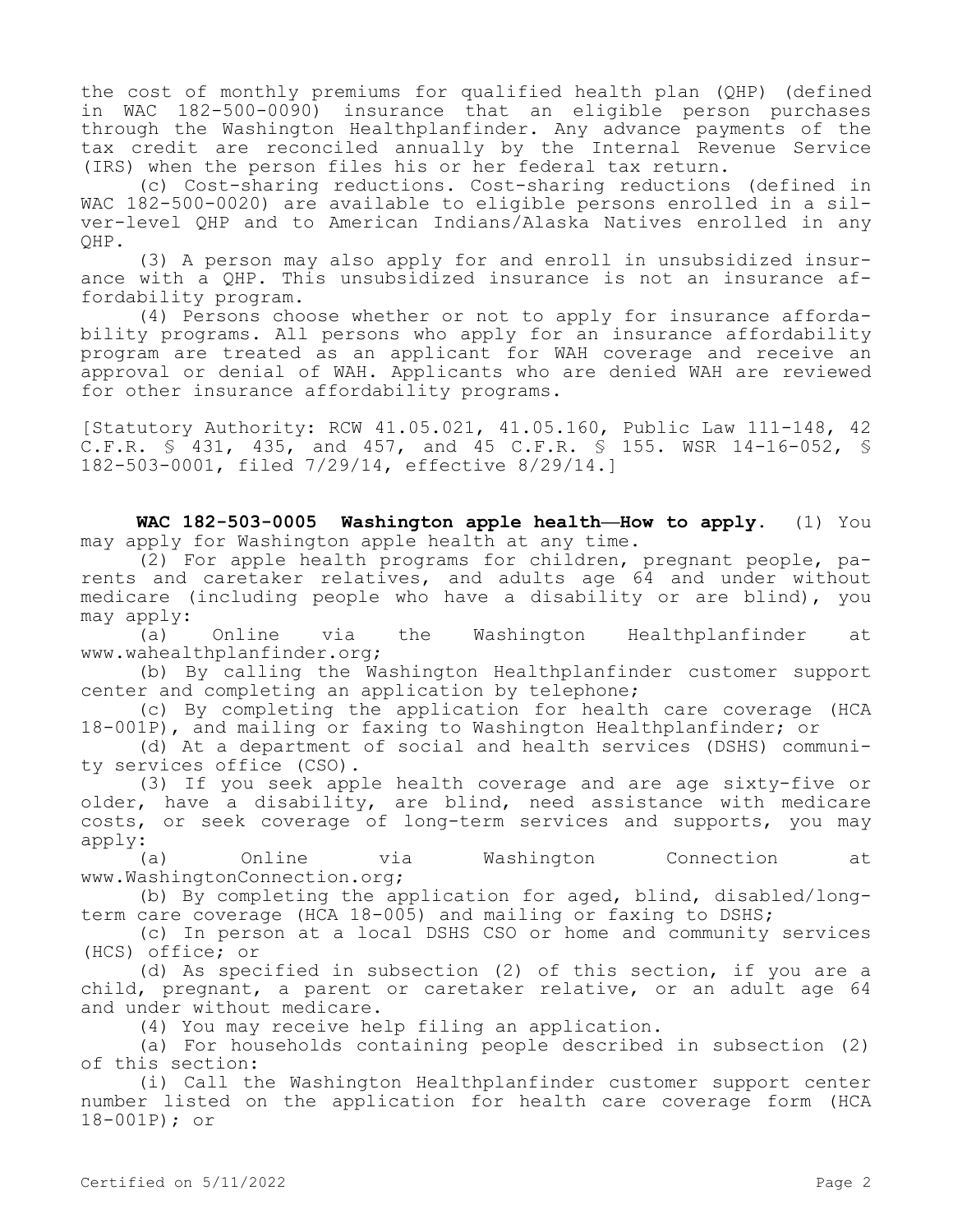(ii) Contact a navigator, health care authority volunteer assistor, or broker.

(b) For people described in subsection (3) of this section who are not applying with a household containing people described in subsection (2) of this section:

(i) Call or visit a local DSHS CSO or HCS office; or

(ii) Call the DSHS community services customer service contact center number listed on the medicaid application form.

(5) To apply for tailored supports for older adults (TSOA), see WAC 182-513-1625.

(6) You must apply directly with the service provider for the following programs:

(a) The breast and cervical cancer treatment program under WAC 182-505-0120;

(b) The TAKE CHARGE program under chapter 182-532 WAC; and

(c) The kidney disease program under chapter 182-540 WAC.

(7) For the confidential pregnant minor program under WAC 182-505-0117 and for minors living independently, you must complete a separate application directly with us (the medicaid agency).

More information on how to give us an application may be found at<br>agency's website: www.hca.wa.gov/free-or-low-cost-health-care the agency's website: www.hca.wa.gov/free-or-low-cost-health-care (search for "teen").

(8) As the primary applicant or head of household, you may start an application for apple health by providing your:

(a) Full name;

(b) Date of birth;

(c) Physical address, and mailing addresses (if different); and

(d) Signature.

(9) To complete an application for apple health, you must also give us all of the other information requested on the application.

(10) You may have an authorized representative apply on your behalf as described in WAC 182-503-0130.

(11) We help you with your application or renewal for apple health in a manner that is accessible to you. We provide equal access (EA) services as described in WAC 182-503-0120 if you:

(a) Ask for EA services, you apply for or receive long-term services and supports, or we determine that you would benefit from EA services; or

(b) Have limited-English proficiency as described in WAC 182-503-0110.

[Statutory Authority: RCW 41.05.021 and 41.05.160. WSR 18-11-071, § 182-503-0005, filed 5/15/18, effective 6/15/18; WSR 17-15-061, § 182-503-0005, filed 7/13/17, effective 8/13/17. Statutory Authority: RCW 41.05.021, 41.05.160, Public Law 111-148, 42 C.F.R. § 431, 435, and 457, and 45 C.F.R. § 155. WSR 14-16-052, § 182-503-0005, filed 7/29/14, effective 8/29/14.]

**WAC 182-503-0010 Washington apple health—Who may apply.** (1) You may apply for Washington apple health for yourself.

(2) You may apply for apple health for another person if you are:

(a) A legal guardian;

(b) An authorized representative (as described in WAC 182-503-0130);

(c) A parent or caretaker relative of a child age 18 or younger;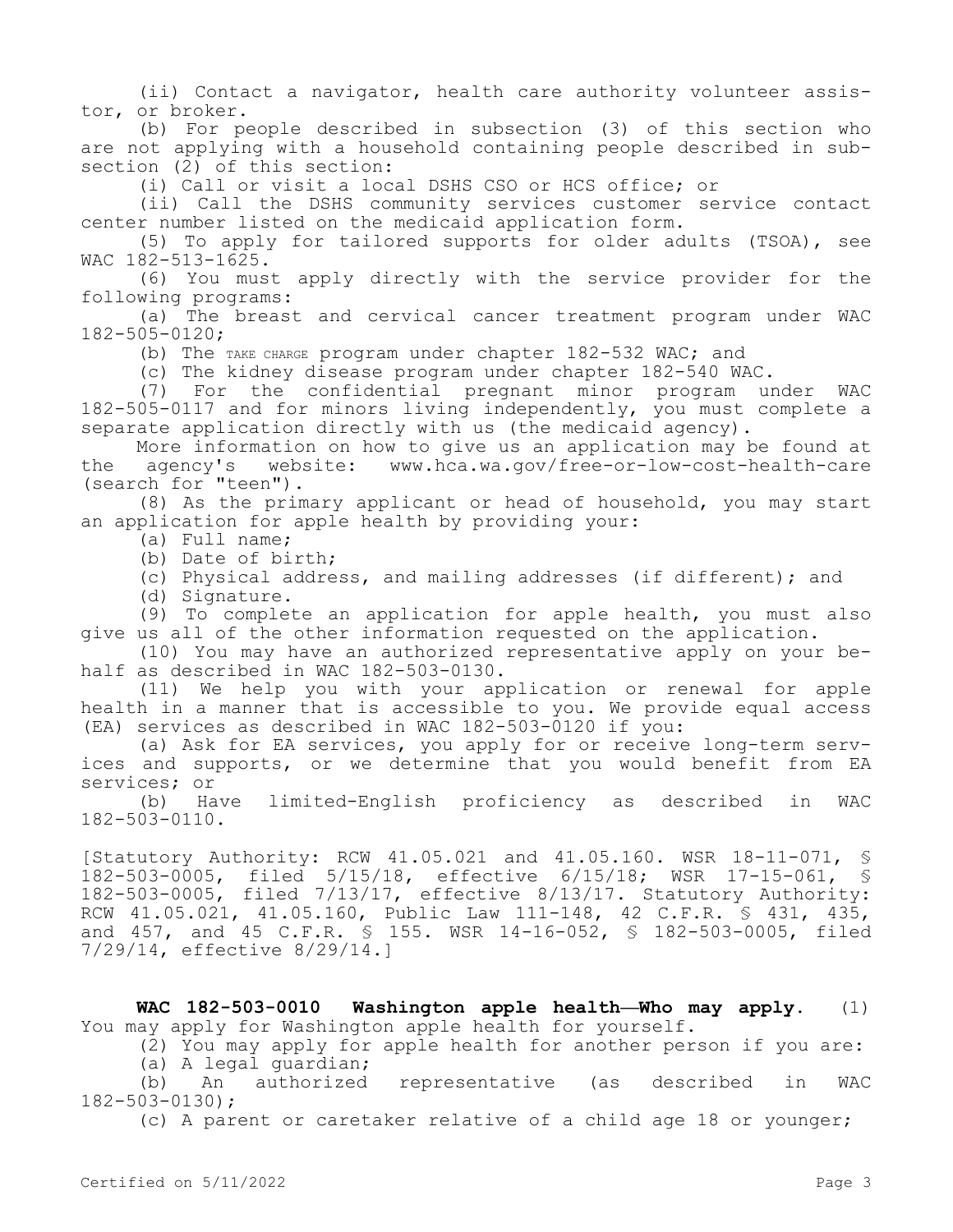(d) A tax filer applying for a tax dependent;

(e) A spouse; or

(f) A person applying for someone who is unable to apply on their own due to a medical condition and who is in need of long-term care services.

(3) If you reside in an institution of mental diseases (as defined in WAC 182-500-0050(1)) or a public institution (as defined in WAC 182-500-0050(4)), including a Washington state department of corrections facility, city, tribal, or county jail, or secure community transition facility or total confinement facility (as defined in RCW 71.09.020), you, your representative, or the facility may apply for you to get the apple health coverage for which you are determined eligible.

(4) You are automatically enrolled in apple health and do not need to submit an application if you are a:

(a) Supplemental security income (SSI) recipient;

(b) Person deemed to be an SSI recipient under 1619(b) of the SSA;

(c) Newborn as described in WAC 182-505-0210; or

(d) Child in foster care placement as described in WAC 182-505-0211.

(5) You are the primary applicant on an application if you complete and sign the application on behalf of your household.

(6) If you are an SSI recipient, then you, your authorized representative as defined in WAC 182-500-0010, or another person applying on your behalf as described in subsection (2) of this section, must turn in a signed application to apply for long-term care services as described in WAC 182-513-1315.

[Statutory Authority: RCW 41.05.021 and 41.05.160. WSR 20-01-117, § 182-503-0010, filed 12/16/19, effective 1/16/20; WSR 17-12-017, § 182-503-0010, filed 5/30/17, effective 6/30/17. Statutory Authority: RCW 41.05.021, 41.05.160, Public Law 111-148, 42 C.F.R. § 431, 435, and 457, and 45 C.F.R. § 155. WSR 14-16-052, § 182-503-0010, filed 7/29/14, effective 8/29/14.]

**WAC 182-503-0040 Washington apple health—Interview requirements.** (1) An individual applying for Washington apple health (WAH) (as defined in WAC 182-500-0120) is not required to have an in-person interview to determine eligibility.

(2) The agency or its designee may contact an individual by phone or in writing to gather any additional information that is needed to make an eligibility determination.

(3) A phone or in-person interview is required to determine initial financial eligibility for WAH long-term care services.

(4) The interview requirement described in subsection (3) of this section may be waived if the applicant is unable to comply:

(a) Due to his or her medical condition; or

(b) Because the applicant does not have a family member or another individual that is able to conduct the interview on his or her behalf.

[Statutory Authority: RCW 41.05.021, Patient Protection and Affordable Care Act (Public Law 111-148), 42 C.F.R. §§ 431, 435, and 457, and 45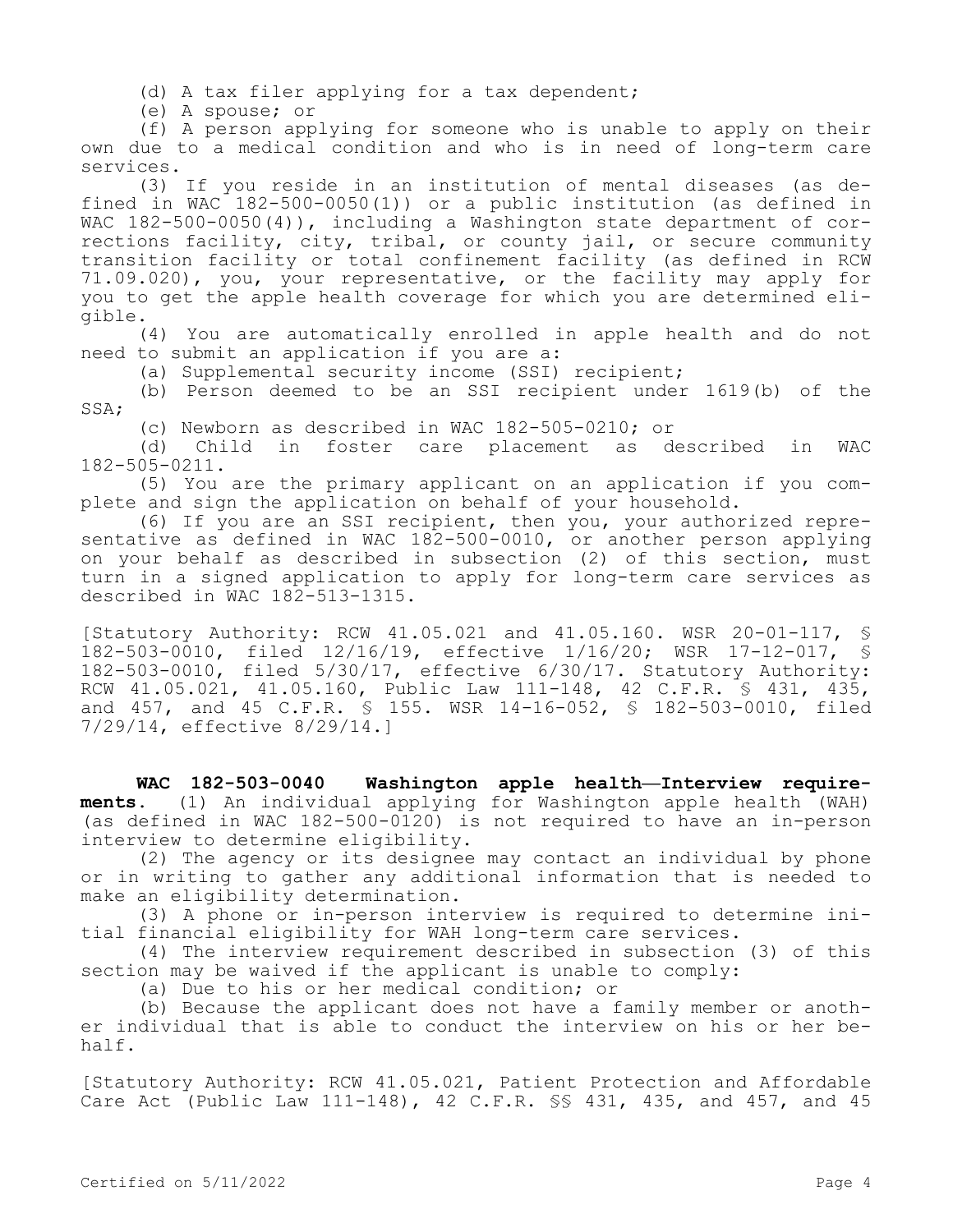C.F.R. § 155. WSR 13-14-019, § 182-503-0040, filed 6/24/13, effective 7/25/13.]

## **WAC 182-503-0050 Verification of eligibility factors.** (1) **General rules.**

(a) We may verify the information we use to determine, redetermine, or terminate your apple health eligibility.

(b) We verify the eligibility factors listed in WAC 182-503-0505(3).

(c) Before we ask you to provide records to verify an eligibility factor, we use information available from state databases, including data from the department of social and health services and the department of employment security, federal databases, or commercially available databases to verify the eligibility factor.

(d) We may require information from third parties, such as employers, landlords, and insurance companies, to verify an eligibility factor if the information we received:

(i) Cannot be verified through available data sources;

(ii) Did not verify an eligibility factor; or

(iii) Is contradictory, confusing, or outdated.

(e) We do not require you to submit a record unless it is necessary to determine or redetermine your eligibility.

(f) If you can obtain verification within three business days and we determine the verification is sufficient to confirm an eligibility factor, we base our initial eligibility decision upon that record.

(g) If we are unable to verify eligibility as described in (f) of this subsection, then we may consider third-party sources.

(h) If a fee is required to obtain a necessary record, we pay the fee directly to the holder of the record.

(i) We do not deny or delay your application if you failed to provide information to verify an eligibility factor in a particular type or form.

(j) Except for eligibility factors listed in WAC 182-503-0505 (3)(c) and (d), we accept alternative forms of verification. If you give us a reasonable explanation that confirms your eligibility, we may not require additional documentation.

(k) Once we verify an eligibility factor that will not change, we may not require additional verification. Examples include:

(i) U.S. citizenship;

(ii) Family relationships by birth;

(iii) Social Security numbers; and

(iv) Dates of birth, death, marriage, dissolution of marriage, or legal separation.

(l) If we cannot verify your immigration status and you are otherwise eligible for Washington apple health, we approve coverage and give additional time as needed to verify your immigration status.

#### (2) **Submission timelines.**

(a) We allow at least 10 calendar days for you to submit requested information.

(b) If you request more time to provide information, we allow the time requested.

(c) If the 10th day falls on a weekend or a legal holiday as described in RCW 1.16.050, the due date is the next business day.

(d) We do not deny or terminate your eligibility when we give you more time to provide information.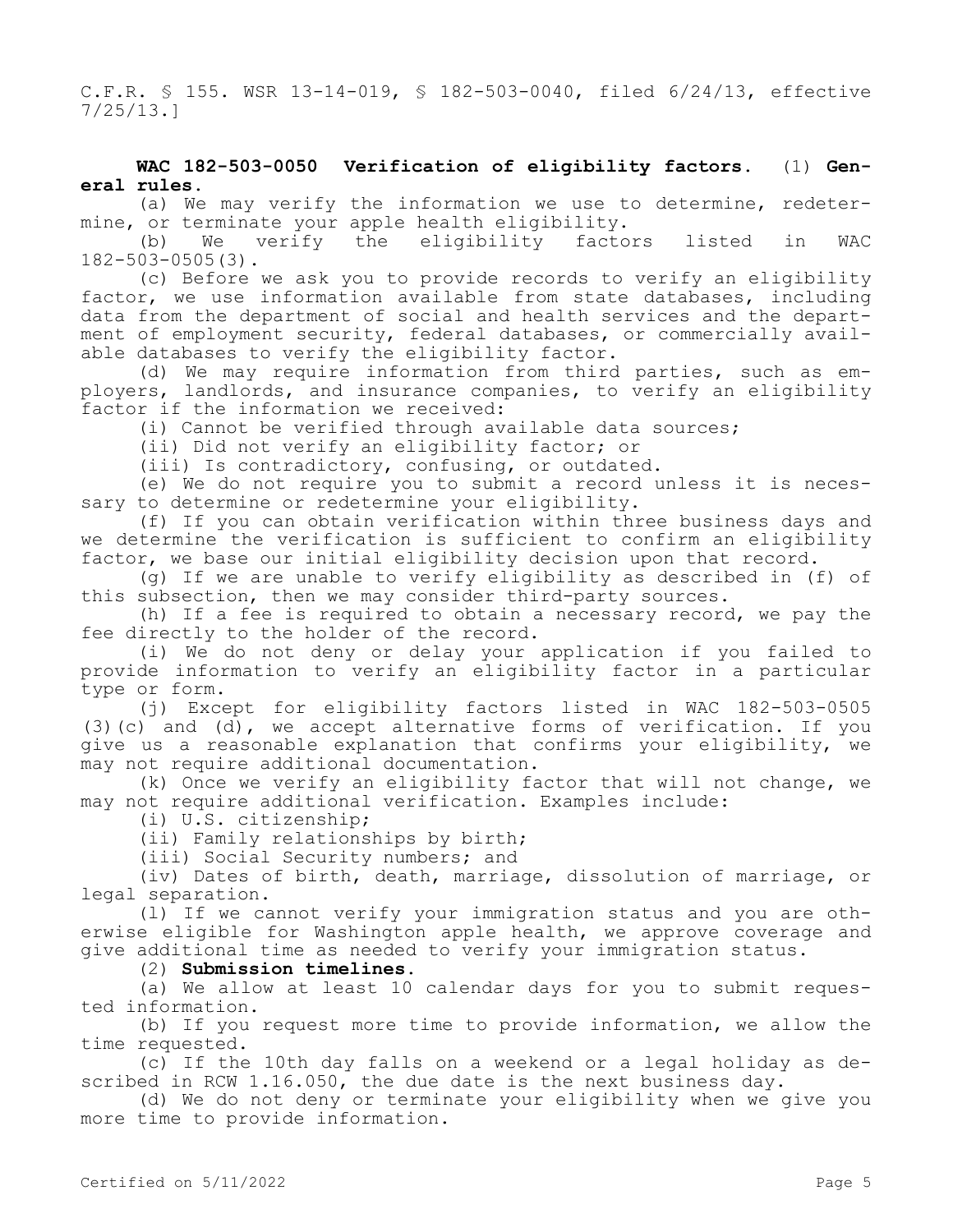(e) If we do not receive your information by the due date, we make a determination based on all the information available.

(3) **Notice requirements.**

(a) When we need more information from you to determine your eligibility for apple health coverage, we send all notices according to the requirements of WAC 182-518-0015.

(b) If we cannot determine you are eligible, we send you a denial or termination notice including information on when we reconsider a denied application under WAC 182-503-0080.

(4) **Equal access and limited-English proficiency services.** If you are eligible for equal access services under WAC 182-503-0120 or limited-English proficiency services under WAC 182-503-0110, we provide legally sufficient support services.

(5) **Eligibility factors for nonmodified adjusted gross income (MAGI)-based programs.** If you apply for a non-MAGI program under WAC 182-503-0510(3), we verify the factors in WAC 182-503-0505(3). In addition, we verify:

(a) Household composition, if spousal or dependent deeming under chapter 182-512 WAC or spousal or dependent allowance under chapters 182-513 and 182-515 WAC applies;

(b) Income and income deductions;

(c) Resources, including:

(i) Trusts, annuities, life estates, and promissory notes under chapter 182-516 WAC;

(ii) Real property transactions; and

(iii) Financial records, as defined in WAC 182-503-0055, held by financial institutions.

(d) Medical expenses required to meet any spenddown liability under WAC 182-519-0110;

(e) All post-eligibility deductions used to determine cost of care for clients eligible for long-term services and supports under chapters 182-513 and 182-515 WAC;

(f) Transfers of assets under chapter 182-513 WAC and WAC 182-503-0055 when the program is subject to transfer of assets limitations;

(g) Shelter costs for long-term care cases where spousal and dependent allowances apply;

(h) Blindness or disability, if you claim either; and

(i) Social Security number for a community spouse if needed when you apply for long-term care.

## (6) **Verification for MAGI-based programs.**

(a) After we approve your coverage based on your self-attestation, we may conduct a post-eligibility review to verify your self-attested information.

(b) When conducting a post-eligibility review, we attempt to verify eligibility factors using your self-attested information available to us through state, federal, and commercially available data sources, or other third parties, before requiring you to provide information.

(c) You may be required to provide additional information if:

(i) We cannot verify an eligibility factor through other data sources listed in subsection (b) of this section; or

(ii) The information received from the data source is not reasonably compatible with your self-attestation.

(7) **Reapplication following post-eligibility review.** If your eligibility for MAGI-based apple health terminates because of a post-eligibility review and you reapply, we may request verification of eligibility factors prior to determining eligibility.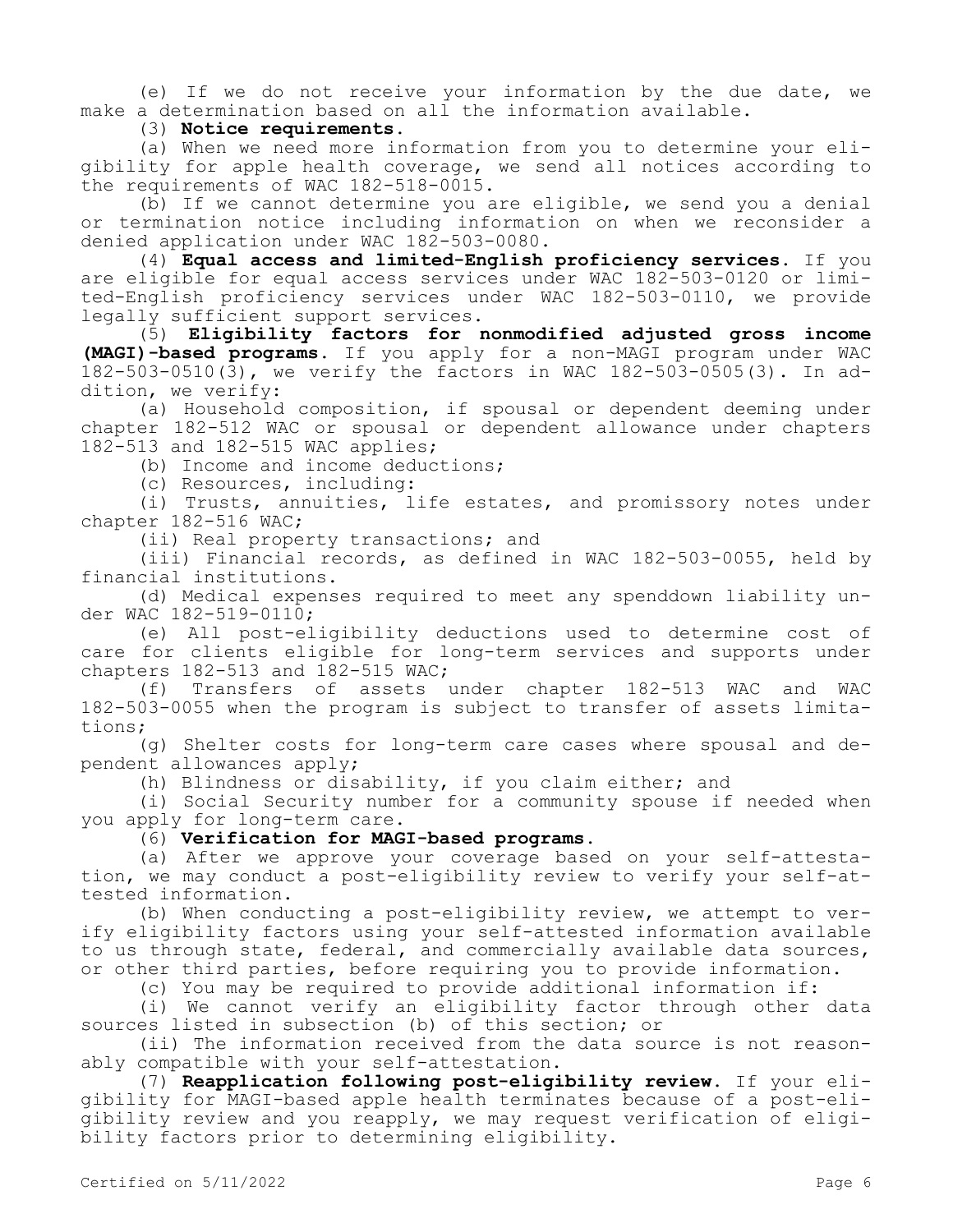[Statutory Authority: RCW 41.05.021, 41.05.160, and 42 U.S.C. Sec. 1396w. WSR 19-21-007, § 182-503-0050, filed 10/3/19, effective 11/3/19. Statutory Authority: RCW 41.05.021 and 41.05.160. WSR 17-06-007, § 182-503-0050, filed 2/17/17, effective 3/20/17. Statutory Authority: RCW 41.05.021 and Patient Protection and Affordable Care Act (Public Law 111-148), 42 C.F.R. §§ 431, 435, 457 and 45 C.F.R. § 155. WSR 14-07-059, § 182-503-0050, filed 3/14/14, effective 4/14/14.]

**WAC 182-503-0055 Asset verification system.** (1) This rule implements the asset verification system (AVS) outlined in section 1940 of the Social Security Act.

(2) This rule applies to any client, or those financially responsible for them, who is subject to:

(a) The disclosure of resources, as defined in WAC 182-512-0200, to determine eligibility; or

(b) Provisions related to the transfer of assets, as described in WAC 182-513-1363.

(3) For the purposes of this section:

(a) "Financial institution" means the same as defined in section 1101 of the Right to Financial Privacy Act, and may include, but is not limited to:

(i) Banks; or

(ii) Credit unions.

(b) "Financial record" means any record held by a financial institution pertaining to a customer's relationship with the financial institution; and

(c) "Financial responsibility" is described in WAC 182-506-0015.

(4) You and any other financially responsible people must provide authorization for us to obtain any financial record held by a financial institution.

(a) For you, the authorization may be provided by anyone described in WAC  $182-503-0010$  (1) and (2)(a), (b), or (c), except in the case of an authorized representative who must be designated by the client.

(b) For a financially responsible spouse, authorization may be provided by the spouse, their legal guardian, or their attorney-infact.

(c) The agency may grant an exception to rule as described in WAC 182-503-0090 if authorization is not provided by those listed in (a) and (b) of this subsection.

(5) The authorization, provided under subsection (4) of this section, will remain in effect until one of the following occurs:

(a) Your application for apple health is denied;

(b) Your eligibility for apple health is terminated; or

(c) You revoke your authorization in a written notification to us.

(6) We will:

(a) Use the authorization provided under subsection (4) of this section to electronically verify your financial records and those of any other financially responsible person to determine or renew your eligibility for apple health; or

(b) Inform you in writing at the time of application and renewal that we will obtain and use information available through AVS to determine your eligibility for apple health.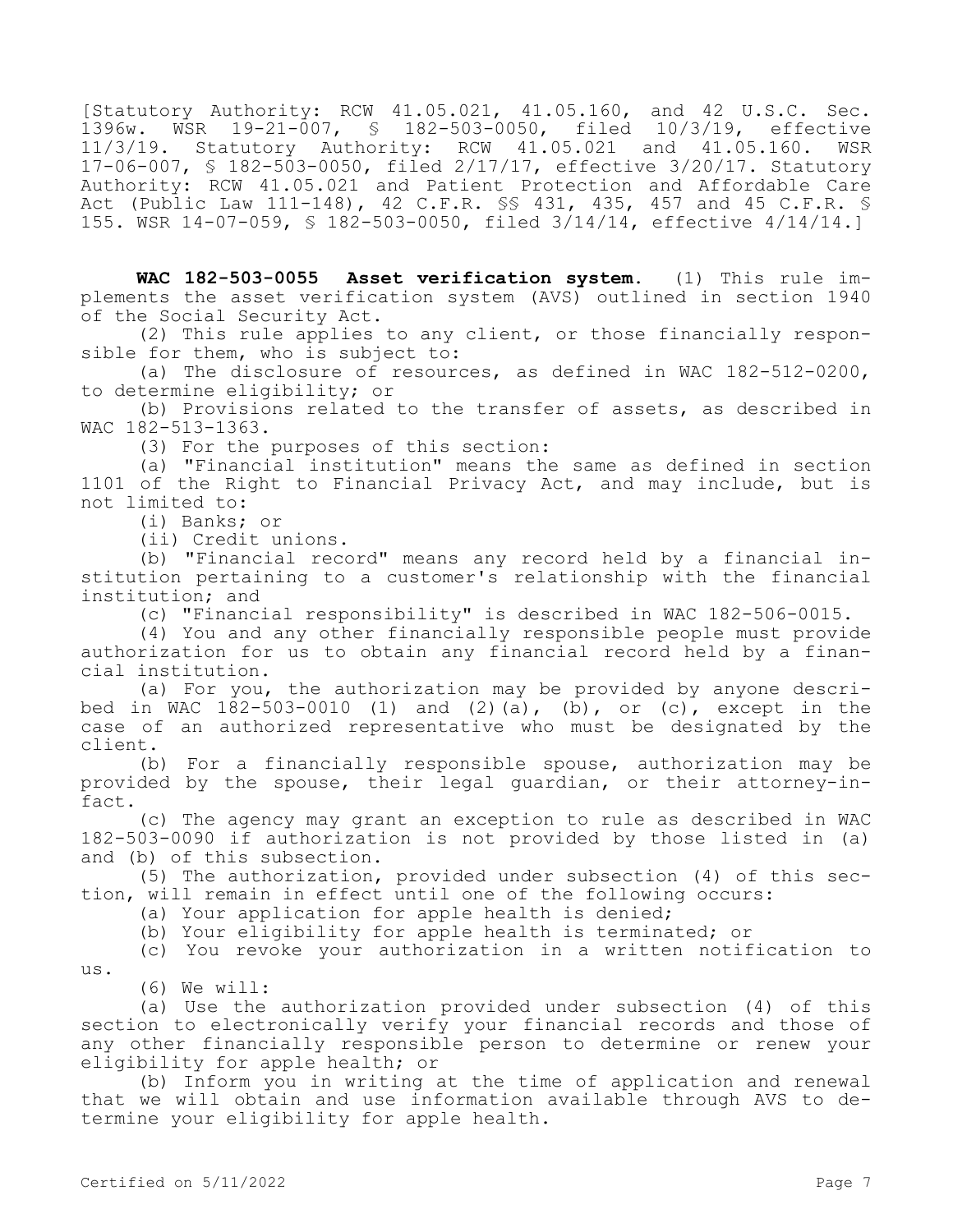[Statutory Authority: RCW 41.05.021, 41.05.160, and 42 U.S.C. § 1396w. WSR 20-17-061, § 182-503-0055, filed 8/12/20, effective 9/12/20; WSR 19-21-007, § 182-503-0055, filed 10/3/19, effective 11/3/19.]

**WAC 182-503-0060 Washington apple health—Application processing times.** (1) We process applications for Washington apple health (medicaid) within 45 calendar days, with the following exceptions:

(a) If you are pregnant, we process your application within fifteen calendar days;

(b) If you are applying for a program that requires a disability decision, we process your application within 60 calendar days; or

(c) The modified adjusted gross income (MAGI)-based apple health application process using Washington Healthplanfinder may provide faster or real-time determination of eligibility for medicaid.

(2) For calculating time limits, "day one" is the day we get an application from you that includes at least the information described in WAC 182-503-0005 (8). If you give us your paper application during business hours, "day one" is the day you give us your application. If you give us your paper application outside of business hours, "day one" is the next business day. If you experience technical difficulties while attempting to give us your application in Washington Healthplanfinder, "day one" is the day we are able to determine, based on the evidence available, that you first tried to submit an application that included at least the information described in WAC 182-503-0005 (8).

(3) We determine eligibility as quickly as possible and respond promptly to applications and information received. We do not delay a decision by using the time limits in this section as a waiting period.

(4) If we need more information to decide if you can get apple health coverage, we will send you a letter within 20 calendar days of your initial application that:

(a) Follows the rules in chapter 182-518 WAC;

(b) States the additional information we need; and

(c) Allows at least 10 calendar days to provide it. We will allow you more time if you ask for more time or need an accommodation due to disability or limited-English proficiency.

(5) Good cause for a delay in processing the application exists when we acted as promptly as possible but:

(a) The delay was the result of an emergency beyond our control;

(b) The delay was the result of needing more information or documents that could not be readily obtained;

(c) You did not give us the information within the time frame specified in subsection (1) of this section.

(6) Good cause for a delay in processing the application does NOT exist when:

(a) We caused the delay in processing by:

(i) Failing to ask you for information timely; or

(ii) Failing to act promptly on requested information when you provided it timely; or

(b) We did not document the good cause reason before missing a time frame specified in subsection (1) of this section.

[Statutory Authority: RCW 41.05.021 and 41.05.160. WSR 21-15-009, § 182-503-0060, filed 7/8/21, effective 8/8/21. Statutory Authority: RCW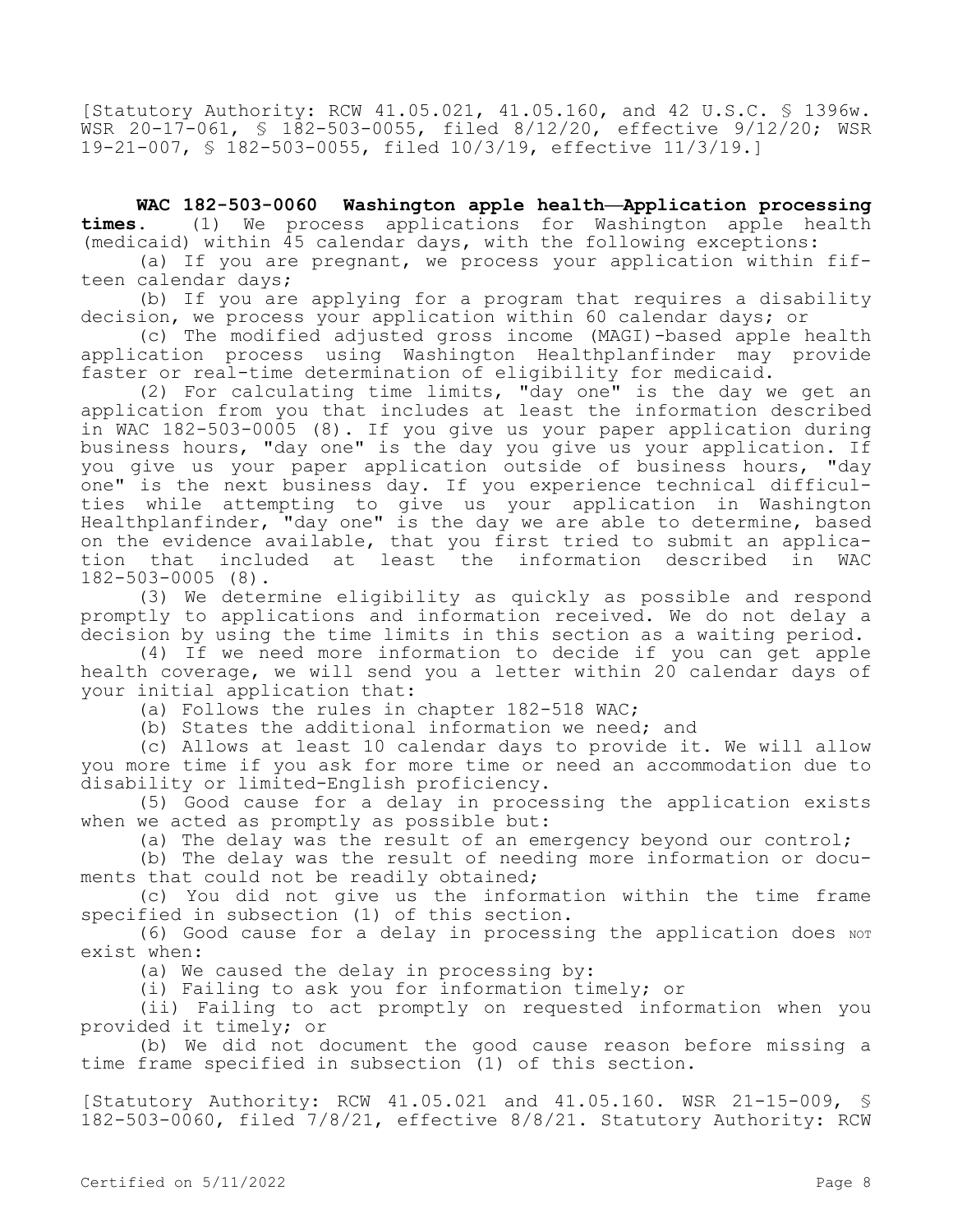41.05.021, 41.05.160, Public Law 111-148, 42 C.F.R. § 431, 435, and 457, and 45 C.F.R. § 155. WSR 14-16-052, § 182-503-0060, filed 7/29/14, effective 8/29/14.]

**WAC 182-503-0070 Washington apple health (WAH)—When coverage begins.** (1) Your Washington apple health (WAH) coverage starts on the first day of the month you applied for and we decided you are eligible to receive coverage, unless one of the exceptions in subsection (4) of this section applies to you.

(2) Sometimes we can start your coverage up to three months before the month you applied (see WAC 182-504-0005).

(3) If you are confined or incarcerated as described in WAC 182-503-0010, your coverage cannot start before the day you are discharged, except when:

(a) You are hospitalized during your confinement; and

(b) The hospital requires you to stay overnight.

(4) Your WAH coverage may not begin on the first day of the month if:

(a) Subsection (3) of this section applies to you. In that case, your coverage would start on the first day of your hospital stay;

(b) You must meet a medically needy spenddown liability (see WAC 182-519-0110). In that case, your coverage would start on the day your spenddown is met; or

(c) You are eligible under the WAH alien emergency medical program (see WAC 182-507-0115). In that case, your coverage would start on the day your emergent hospital stay begins.

(5) For long-term care, the date your services start is described in WAC 388-106-0045.

[Statutory Authority: RCW 41.05.021, 41.05.160, Public Law 111-148, 42 C.F.R. § 431, 435, and 457, and 45 C.F.R. § 155. WSR 14-16-052, § 182-503-0070, filed 7/29/14, effective 8/29/14.]

**WAC 182-503-0080 Washington apple health—Application denials and withdrawals.** (1) We follow the rules about notices and letters in chapter 182-518 WAC. We follow the rules about timelines in WAC 182-503-0060.

(2) We deny your application for apple health coverage when:

(a) You tell us either orally or in writing to withdraw your request for coverage; or

(b) Based on all information we have received from you and other sources within the time frames stated in WAC 182-503-0060, including any extra time given at your request or to accommodate a disability or limited-English proficiency:

(i) We are unable to determine that you are eligible; or

(ii) We determine that you are not eligible.

(c) You are subject to asset verification and do not provide authorization as described in WAC 182-503-0055.

(3) We send you a written notice explaining why we denied your application (per chapter 182-518 WAC).

(4) We reconsider our decision to deny your apple health coverage without a new application from you when:

(a) We receive the information that we need to decide if you are eligible within 30 days of the date on the denial notice;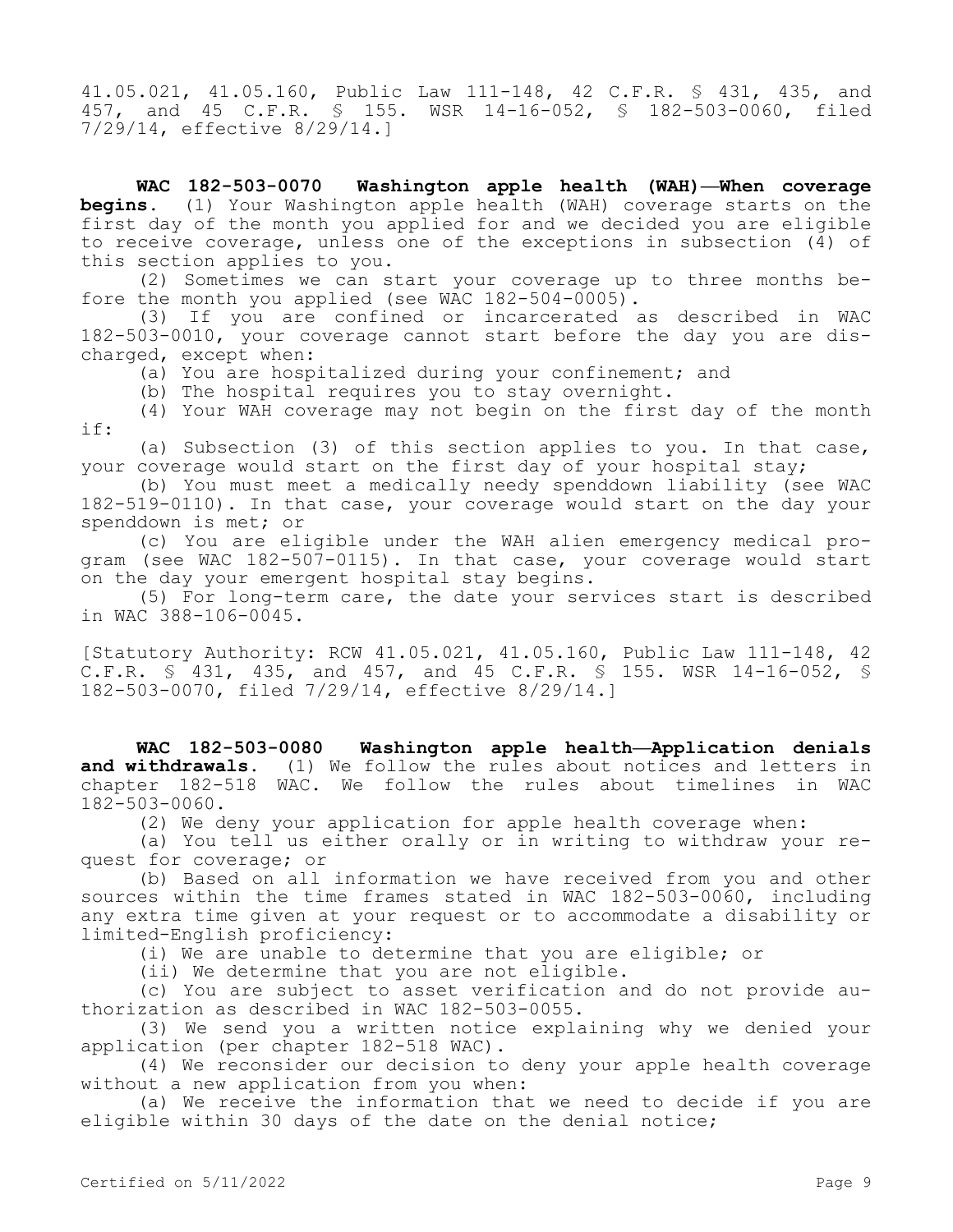(b) You give us authorization to verify your assets as described in WAC 182-503-0055 within 30 days of the date on the denial notice;

(c) You request a hearing within ninety days of the date on the denial letter and an administrative law judge (ALJ) or HCA review judge decides our denial was wrong (per chapter 182-526 WAC).

(5) If you disagree with our decision, you can ask for a hearing. If we denied your application because we do not have enough information, the ALJ will consider the information we already have and any more information you give us. The ALJ does not consider the previous absence of information or failure to respond in determining if you are eligible.

[Statutory Authority: RCW 41.05.021, 41.05.160, and 42 U.S.C. Sec. 1396w. WSR 19-21-007, § 182-503-0080, filed 10/3/19, effective 11/3/19. Statutory Authority: RCW 41.05.021, 41.05.160, Public Law 111-148, 42 C.F.R. § 431, 435, and 457, and 45 C.F.R. § 155. WSR 14-16-052, § 182-503-0080, filed 7/29/14, effective 8/29/14.]

**WAC 182-503-0090 Washington apple health—Exceptions to rule.**  (1) A client or client's representative may request an exception to a Washington apple health financial eligibility rule in Title 182 WAC. The request for an exception to rule (ETR) may be submitted orally or in writing. The request must:

(a) Be received within ninety calendar days of the agency action with which the client disagrees or wants waived;

(b) Identify the rule for which an exception is being requested;

(c) State what the client is requesting; and

(d) Describe how the request meets subsection (2) of this section.

(2) The agency director or designee has the discretion to grant an ETR if they determine that the client's circumstances satisfy the conditions below:

(a) The exception would not contradict a specific provision of federal or state law; and

(b) The client's situation differs from the majority; and

(c) It is in the interest of the overall economy and the client's welfare, and:

(i) It increases opportunity for the client to function effectively; or

(ii) The client has an impairment or limitation that significantly interferes with the usual procedures required to determine eligibility and payment.

(3) A client does not have a right to an administrative hearing on ETR decisions under chapter 182-526 WAC.

(4) A client is mailed a decision in writing within ten calendar days when agency staff:

(a) Approve or deny an ETR request; or

(b) Request more information.

(5) If the ETR is approved, the notice includes information on what is approved and for what time frame.

(6) The agency designates staff at the aging and long-term support administration (ALTSA) and the developmental disabilities administration (DDA) to process all ETRs specifically relating to long-term services and supports programs described in Title 182 WAC.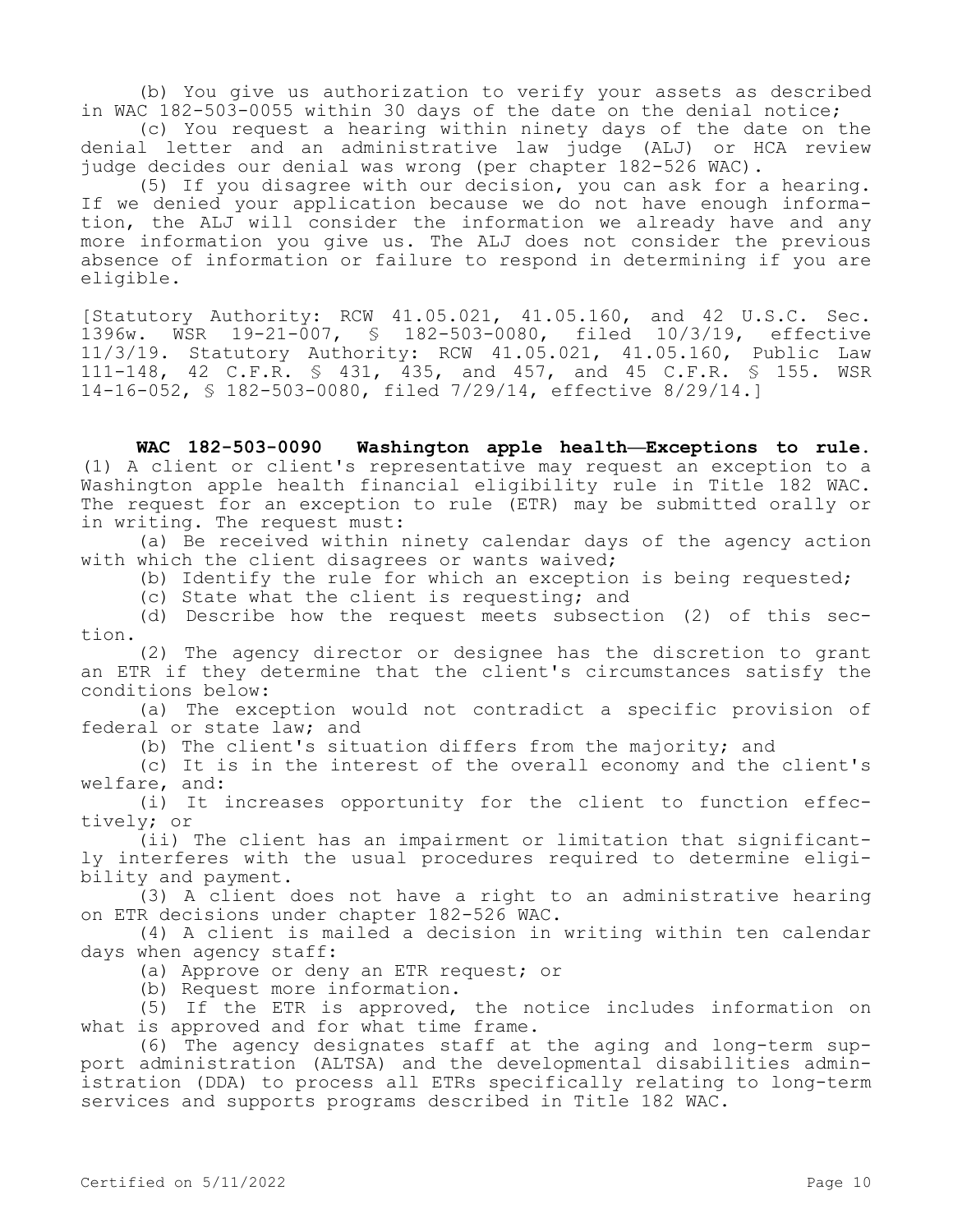(7) This section does not apply to requests that the agency pay for noncovered medical or dental services or related equipment. WAC 182-501-0160 applies to such requests.

[Statutory Authority: RCW 41.05.021 and 41.05.160. WSR 21-04-076, § 182-503-0090, filed 1/29/21, effective 3/1/21. Statutory Authority: RCW 41.05.021, Patient Protection and Affordable Care Act (Public Law 111-148), 42 C.F.R. §§ 431, 435, and 457, and 45 C.F.R. § 155. WSR 13-14-019, § 182-503-0090, filed 6/24/13, effective 7/25/13.]

**WAC 182-503-0100 Washington apple health—Rights and responsibilities.** For the purposes of this chapter, "we" refers to the agency or its designee and "you" refers to the applicant for, or recipient of, health care coverage.

(1) If you are applying for or receiving health care coverage, you have the right to:

(a) Have your rights and responsibilities explained to you and given in writing;

(b) Be treated politely and fairly without regard to your race, color, political beliefs, national origin, religion, age, gender (including gender identity and sex stereotyping), sexual orientation, disability, honorably discharged veteran or military status, or birthplace;

(c) Ask for health care coverage using any method listed under WAC 182-503-0010 (if you ask us for a receipt or confirmation, we will provide one to you);

(d) Get help completing your application if you ask for it;

(e) Have an application processed promptly and no later than the timelines described in WAC 182-503-0060;

(f) Have at least 10 calendar days to give the agency or its designee information needed to determine eligibility and be given more time if asked for;

(g) Have personal information kept confidential; we may share information with other state and federal agencies for purposes of eligibility and enrollment in Washington apple health;

(h) Get written notice, in most cases, at least 10 calendar days before the agency or its designee denies, terminates, or changes coverage;

(i) Ask for an appeal if you disagree with a decision we make. You can also ask a supervisor or administrator to review our decision or action without affecting your right to a fair hearing;

(j) Ask for and get interpreter or translator services at no cost and without delay;

(k) Ask for voter registration assistance;

(l) Refuse to speak to an investigator if we audit your case. You do not have to let an investigator into your home. You may ask the investigator to come back at another time. Such a request will not affect your eligibility for health care coverage;

(m) Get equal access services under WAC 182-503-0120 if you are eligible;

(n) Ask for support enforcement services through the division of child support; and

(o) Refuse to cooperate with us in identifying, using, or collecting third-party benefits (such as medical support) if you fear, and can verify, that your cooperating with us could result in serious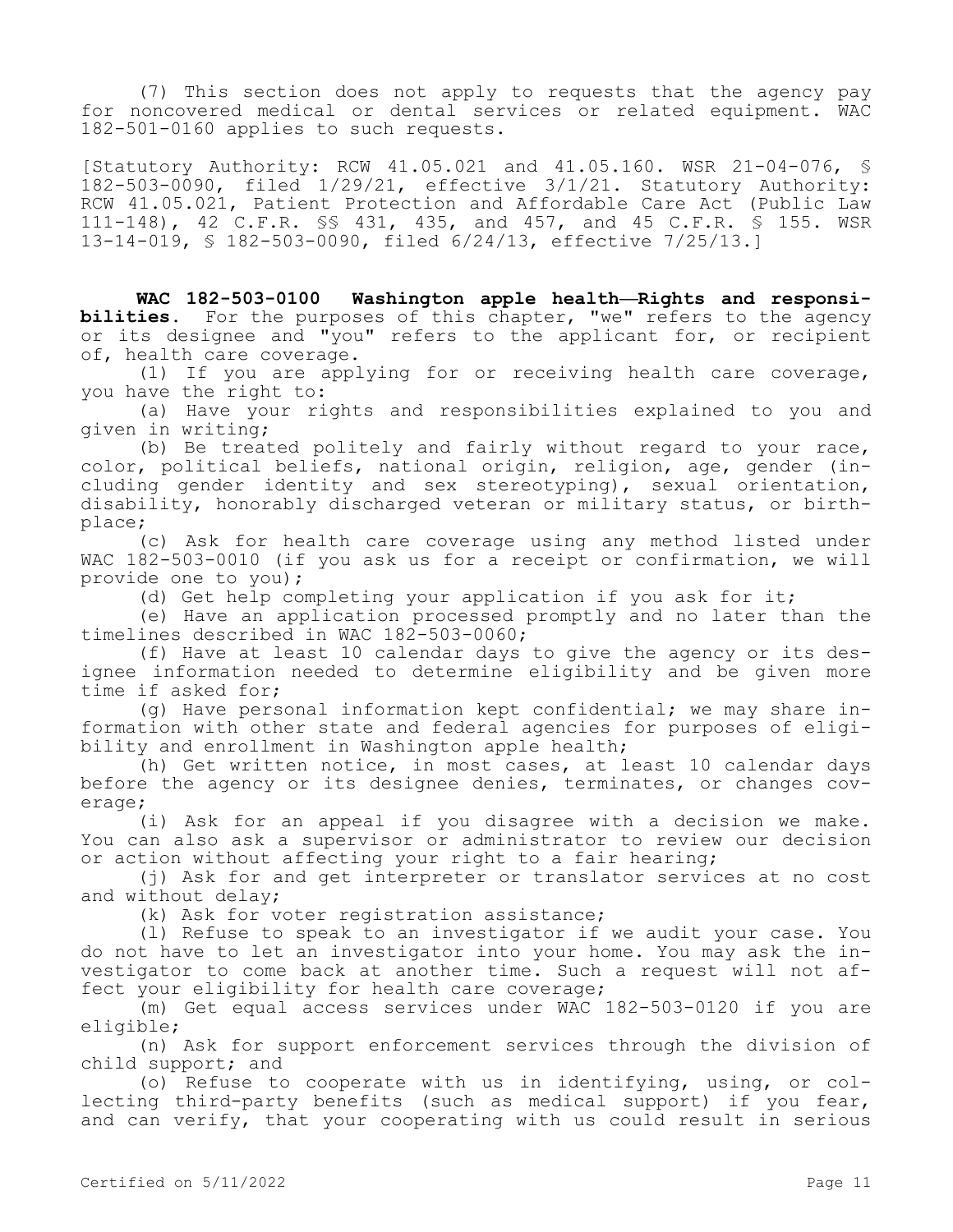physical or emotional harm to you, your children, or a child in your care. Verification may include one of the following:

(i) A statement you sign, outlining your fears and concerns;

(ii) Civil or criminal court orders (such as domestic violence protection orders, restraining orders, and no-contact orders);

(iii) Medical, police, or court reports; or

(iv) Written statement from clergy, friends, relatives, neighbors, or co-workers.

(2) You are responsible to:

(a) Report changes in your household or family circumstances as required under WAC 182-504-0105 and 182-504-0110;

(b) Give us any information or proof needed to determine eligibility. If you have trouble getting proof, we help you get the proof or contact other persons or agencies for it;

(c) Assign the right to medical support as described in WAC 182-505-0540, unless you can submit verification (which may include one of the items listed in subsection (1)(o) of this section) that your cooperating with us could result in serious physical or emotional harm to you, your children, or a child in your care;

(d) Complete renewals when asked;

(e) Apply for and make a reasonable effort to get potential income from other sources when available;

(f) Give medical providers information needed to bill us for health care services; and

(g) Cooperate with quality assurance or post enrollment review staff when asked.

[Statutory Authority: RCW 41.05.021 and Patient Protection and Affordable Care Act (P.L. 111-148), 42 C.F.R. §§ 431, 435, and 457, and 45 C.F.R. § 155. WSR 14-06-068, § 182-503-0100, filed 2/28/14, effective 3/31/14.]

**WAC 182-503-0110 Washington apple health—Limited-English proficient (LEP) services.** (1) We provide interpreter and translation services (limited-English proficient or LEP services) free of charge to you if you have limited ability to read, write, and/or speak English. Interpreter services are those used for oral communication between two parties who do not speak the same language. Translation services are those used for written communication.

(2) We provide LEP services in your primary language.

(a) A primary language is the language you tell us that you wish to use when communicating with us. You may designate at least one primary language for oral communications and at least one primary language for written communications, and you may designate a different primary language for oral and for written communications.

(b) We note your primary languages in a record available to the agency, its designee, and health benefit exchange employees.

(3) We can provide LEP services through bilingual workers and/or contracted interpreters and translators who are expected to be competent. We consider a bilingual worker or a contracted interpreter or translator to be competent if he or she is:

(a) Certified for interpreting and/or translating in the language by the language testing and certification program of the department of social and health services;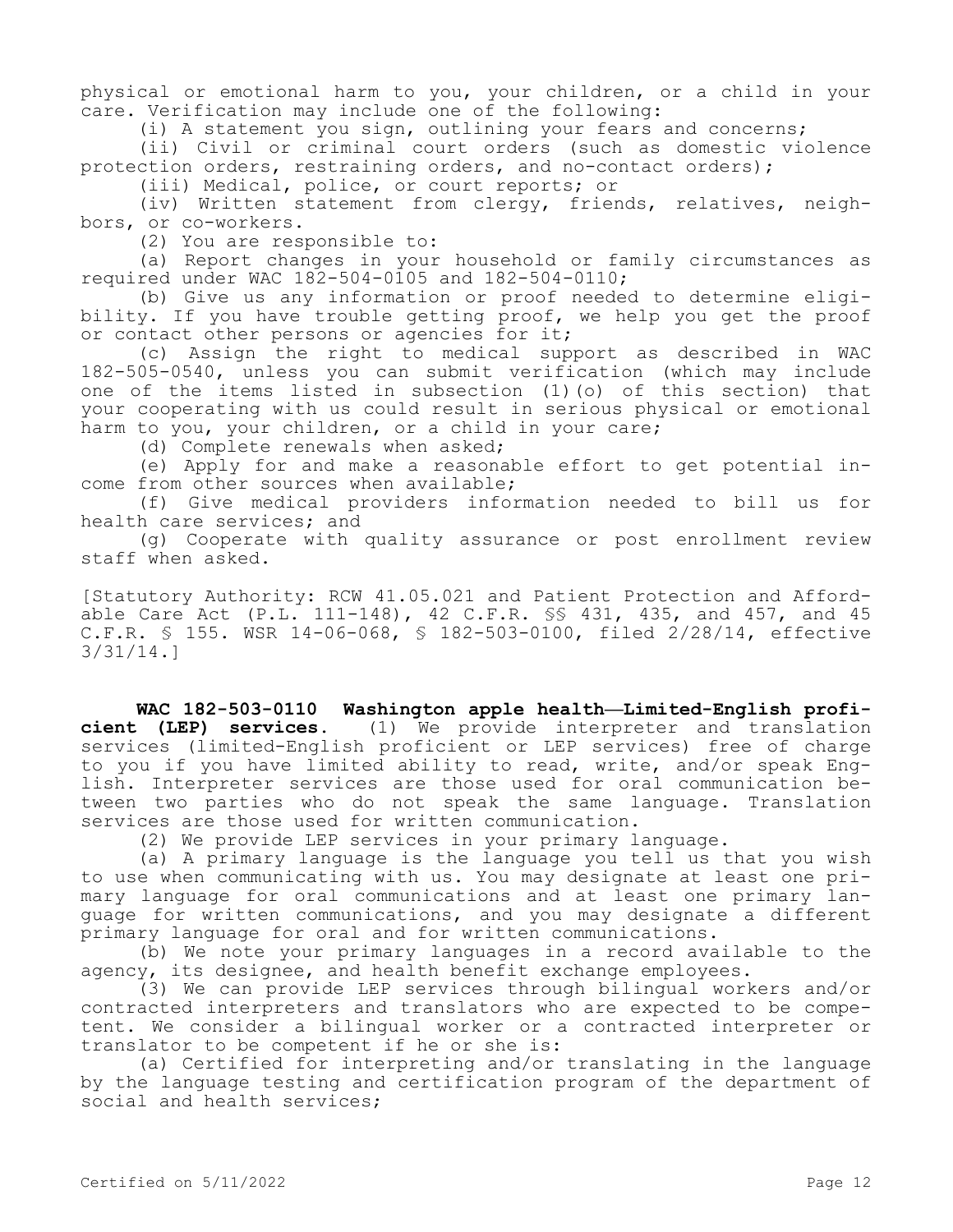(b) Certified or otherwise determined to be competent for interpreting and/or translating in the language by an association or organization with a regional or national reputation for certifying or determining the competence of interpreters and/or translators; or

(c) Determined competent for interpreting and/or translating in the language by us, taking into account his or her:

(i) Demonstrated proficiency in both English and the other language;

(ii) Orientation and training that includes the skills and ethics of interpreting;

(iii) Fundamental knowledge in both languages of any specialized terms or concepts peculiar to Washington apple health;

(iv) Sensitivity to cultural differences; and

(v) Demonstrated ability to convey information accurately in both languages.

(4) We provide notice of the availability of LEP services on printed applications and notices, in the Washington healthplanfinder website, and during contact with persons who appear to need LEP services.

(5) LEP services include:

(a) Spoken language interpreter (oral) services in person, over the telephone, or through other simultaneous audio or visual transmission (if available); and

(b) Translation of our forms, letters, and other text-based materials, whether printed in hard-copy or stored and presented by computer. These include, but are not limited to:

(i) Our pamphlets, brochures, and other informational material that describe our services and your health care rights and responsibilities;

(ii) Our applications and other forms you need to complete and/or sign; and

(iii) Notices of our actions affecting your eligibility for health care coverage.

(c) Direct provision of services by our bilingual employees.

(6) We provide interpreter services and translated documents in a prompt manner that allows the timely processing of your eligibility for health care coverage within time frames defined in WAC 182-503-0060, 182-503-0035, and 182-504-0125.

(7) If you believe that we have discriminated against you on the basis of race, color, national origin, birthplace, or another protected status, you may file a complaint with the U.S. Department of Health and Human Services at http://www.hhs.gov/ocr/civilrights/ complaints or Regional Manager, Office of Civil Rights, U.S. Department of Health and Human Services, 2201 Sixth Ave. - M/S: RX-11, Seattle, WA 98121-1831 (voice phone 800-368-1019, fax 206-615-2297, TDD 800-537-7697).

[Statutory Authority: RCW 41.05.021 and Patient Protection and Affordable Care Act (P.L. 111-148), 42 C.F.R. §§ 431, 435, and 457, and 45 C.F.R. § 155. WSR 14-06-068, § 182-503-0110, filed 2/28/14, effective 3/31/14.]

**WAC 182-503-0120 Washington apple health—Equal access services.**  (1) When you have a mental, neurological, cognitive, physical or sensory impairment, or limitation that prevents you from receiving health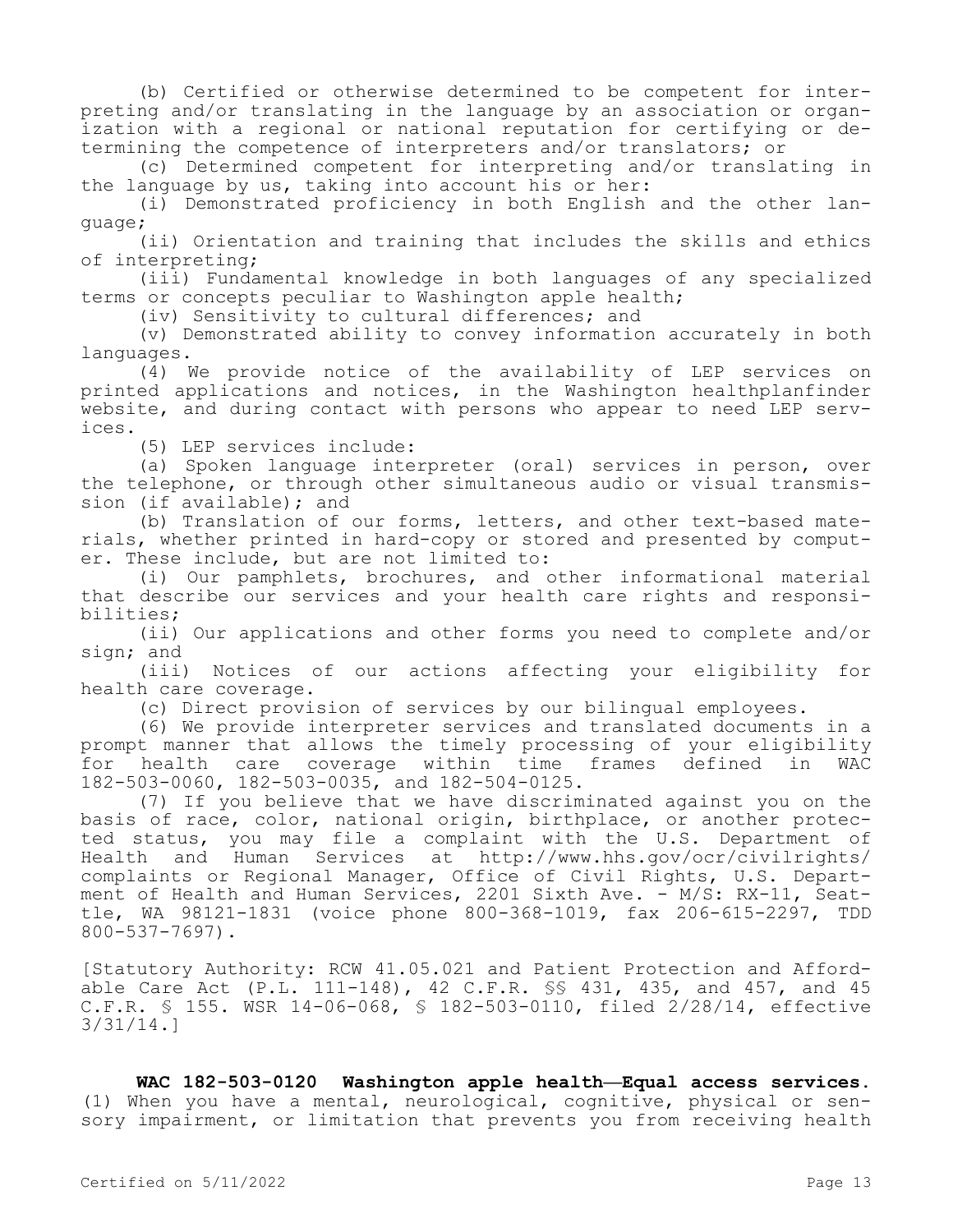care coverage, we provide services to help you apply for, maintain, and understand the health care coverage options available and eligibility decisions we make. These services are called equal access (EA) services.

(2) We provide EA services on an ongoing basis to ensure that you are able to maintain health care coverage and access to services we provide. EA services include, but are not limited to:

(a) Helping you to:

(i) Apply for or renew coverage;

(ii) Complete and submit forms;

(iii) Give us information to determine or continue your eligibility;

(iv) Ask for continued coverage;

(v) Ask for reinstated (restarted) coverage after your coverage ends; and

(vi) Ask for and participate in a hearing.

(b) Giving you additional time, when needed, for you to give us information before we reduce or end your health care coverage;

(c) Explaining our decision to change, reduce, end, or deny your health care coverage;

(d) Working with your authorized representative, if you have one, and giving that person copies of notices and letters we send you; and

(e) Providing you the services of a sign language interpreter/ transliterator who is certified by the Registry of Interpreters for the Deaf at the appropriate level of certification.

(i) These services may include in-person sign language interpreter services, relay interpreter services, and video interpreter services, as well as other services; we decide which services to offer you based on your communication needs and preferences.

(ii) We offer these services as a reasonable accommodation, free of charge, if you are deaf, hard-of-hearing, or a deaf-blind person who uses sign language to communicate.

(f) Not taking adverse action in your case, or automatically reinstating your coverage for up to three months after the adverse action was taken, if we determine that your impairment or limitation was the cause of your failure to follow through on something you need to do to get or keep your Washington apple health coverage, such as:

(i) Applying for or renewing coverage;

(ii) Completing and submitting forms;

(iii) Giving us information to determine or continue your eligibility;

(iv) Asking for continued or reinstated coverage; or

(v) Asking for and participating in a hearing.

(3) We inform you of your right to EA services listed in subsection (2) of this section:

(a) On printed applications and notices, including the printed rights and responsibilities form;

(b) In the Washington healthplanfinder website, including the electronic rights and responsibilities form; and

(c) During contact with us.

(4) We provide you the EA services listed in subsection (2) of this section if you ask for EA services, you are receiving services through the aging and long-term support administration, or we determine that you would benefit from EA services. We determine you would benefit from EA services if you:

(a) Appear to have or claim to have any impairment or limitation described in subsection (1) of this section;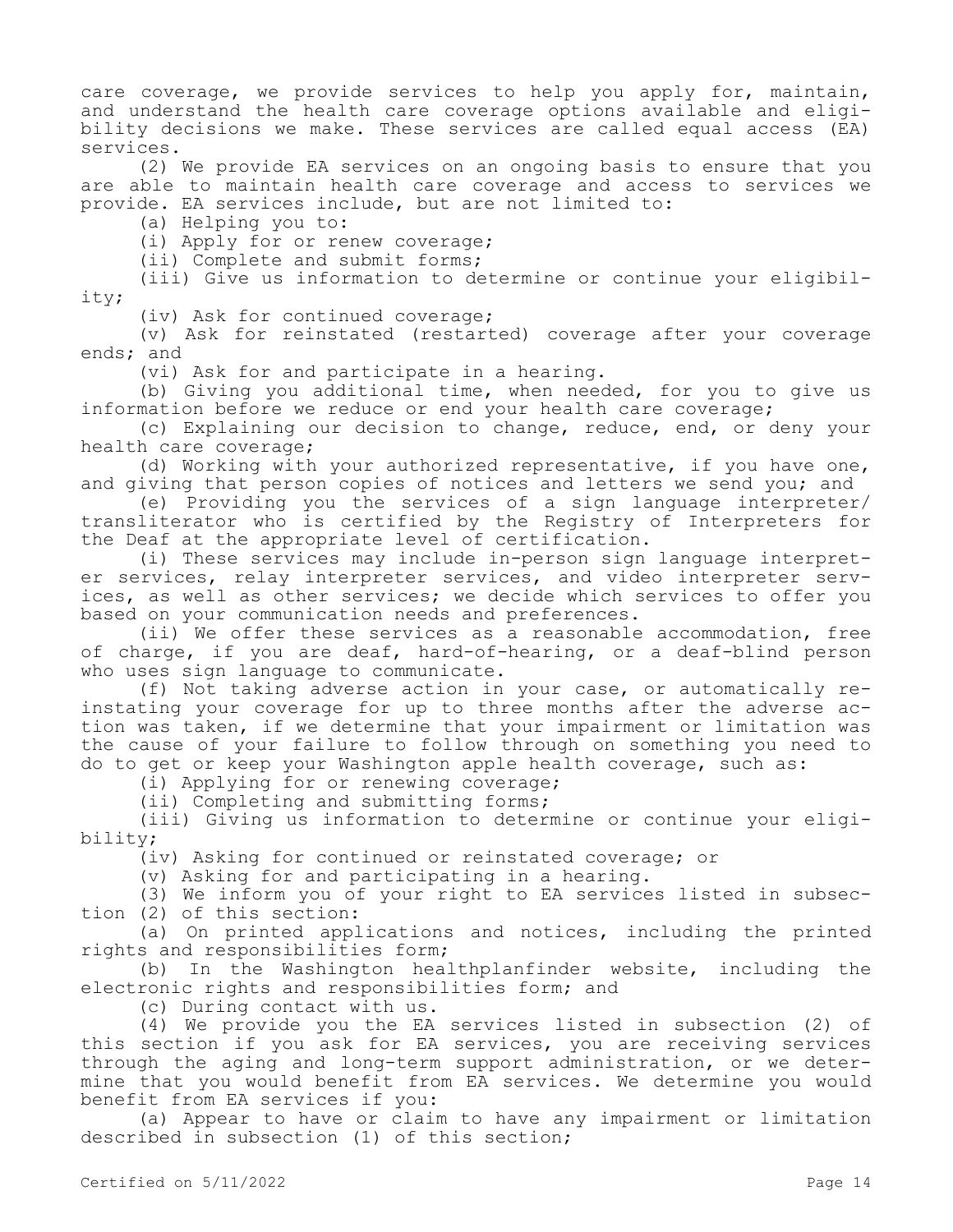(b) Have a developmental disability;

(c) Are disabled by alcohol or drug addiction;

(d) Are unable to read or write in any language;

(e) Appear to have limitations in your ability to communicate, understand, remember, process information, exercise judgment and make decisions, perform routine tasks, or relate appropriately with others (whether or not you have a disability) that may prevent you from understanding the nature of EA services or affect your ability to access our programs; or

(f) Are a minor not residing with your parents.

(5) If we determine that you are eligible for EA services, we develop and document an EA plan appropriate to your needs. The plan may be updated or changed at any time based on your request or a change in your needs.

(6) You may at any time refuse the EA services offered to you.

(7) We reinstate your coverage when:

(a) We end coverage because we were unable to determine if you continue to qualify; and

(b) You provide proof that you are still qualified for coverage within twenty calendar days from when we ended your coverage. We restore your coverage retroactive to the first of the month so there is no break in your coverage.

(8) If you believe that we have discriminated against you on the basis of a disability or another protected status, the person may file a complaint with the U.S. Department of Health and Human Services at http://www.hhs.gov/ocr/civilrights/complaints or Region Manager, Office for Civil Rights, U.S. Department of Health and Human Services, 2201 Sixth Ave. - M/S: RX-11, Seattle, WA 98121-1831 (voice phone 800-368-1019, fax 206-615-2297, TDD 800-537-7697).

[Statutory Authority: RCW 41.05.021 and Patient Protection and Affordable Care Act (P.L. 111-148), 42 C.F.R. §§ 431, 435, and 457, and 45 C.F.R. § 155. WSR 14-06-068, § 182-503-0120, filed 2/28/14, effective 3/31/14.]

## **WAC 182-503-0130 Authorized representative.** (1) **Designating an authorized representative (AREP).**

(a) A person may designate an AREP to act on his or her behalf in eligibility-related interactions with the medicaid agency by completing the agency's Authorized Representative Designation Form (DSHS 14-532), or through any of the methods described in 42 C.F.R. 435.907(a) and 42 C.F.R. 435.923. The Authorized Representative Designation Form is available online at https://www.dshs.wa.gov/fsa/forms.

(b) A court-appointed legal guardian with authority to make financial decisions on a person's behalf is that person's AREP.

(c) An agreement creating power of attorney (POA) that grants decision-making authority regarding the person's financial interactions with the agency establishes the POA as the AREP.

(d) If a person is unable to designate an AREP due to a medical condition, an individual may designate himself or herself as the AREP by signing the agency's Authorized Representative Designation Form (DSHS 14-532).

(2) **Serving as an AREP.** To serve as an AREP, an individual or organization must:

(a) Have a good-faith belief that the information he or she provides to the agency is correct.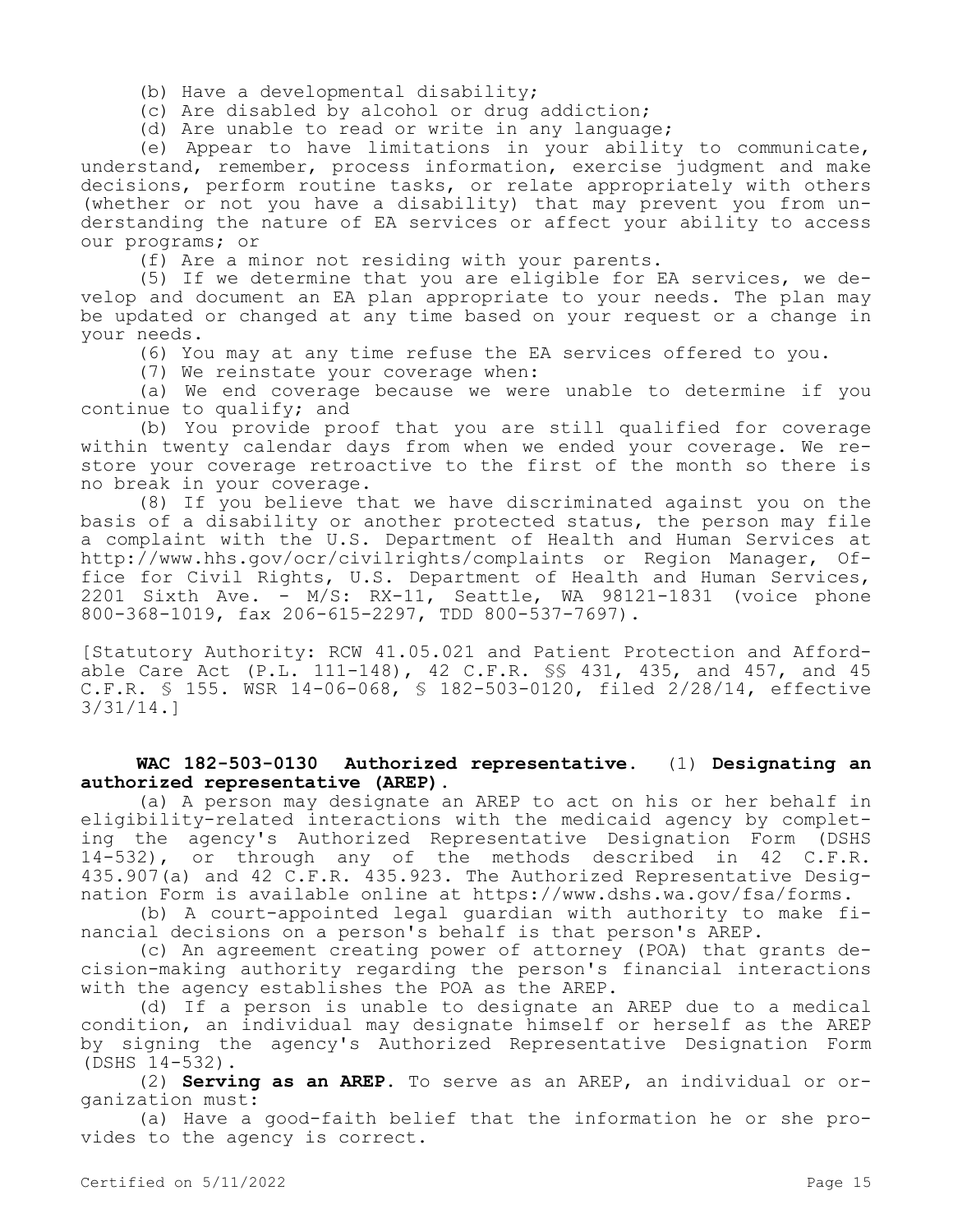(b) Report any change in circumstance required under WAC 182-504-0105 unless doing so would exceed the scope of authorized representation or violate state or federal law.

(c) A provider, staff member, or volunteer of an organization must also comply with 42 C.F.R. 435.923(d-e).

(3) **Terminating authorized representation.**

(a) The person or the AREP may terminate the authorized representation at any time for any reason by notifying the agency verbally or in writing.

(b) Authorized representation terminates automatically when the person dies.

[Statutory Authority: RCW 41.05.021 and 41.05.160. WSR 15-15-143, § 182-503-0130, filed 7/17/15, effective 8/17/15.]

**WAC 182-503-0505 Washington apple health—General eligibility requirements.** (1) When you apply for Washington apple health programs established under chapter 74.09 RCW, you must meet the eligibility criteria in chapters 182-500 through 182-527 WAC.

(2) When you apply for apple health, we first consider you for federally funded or federally matched programs. We consider you for state-funded programs after we have determined that you are ineligible for federally funded and federally matched programs.

(3) Unless otherwise specified in a program specific WAC, the eligibility criteria for each program are as follows:

(a) Age (WAC 182-503-0050);

(b) Residence in Washington state (WAC 182-503-0520 and 182-503-0525);

(c) Citizenship or immigration status in the United States (WAC 182-503-0535);

(d) Possession of a valid Social Security account number (WAC 182-503-0515);

(e) Assignment of medical support rights to the state of Washington (WAC 182-503-0540);

(f) Application for medicare and enrollment into medicare's prescription drug program if:

(i) You are likely entitled to medicare; and

(ii) We have authority to pay medicare cost sharing as described in chapter 182-517 WAC.

(g) If your eligibility is not based on modified adjusted gross income (MAGI) methodology, your countable resources must be within specific program limits (chapters 182-512, 182-513, 182-515, 182-517, and 182-519 WAC); and

(h) Countable income within program limits:

(i) For MAGI-based programs, see WAC 182-505-0100;

(ii) For the refugee program, see WAC 182-507-0130;

(iii) For the medical care services program, see WAC 182-508-0005;

(iv) For the health care for workers with disabilities (HWD) program, see WAC 182-511-1000;

(v) For the SSI-related program, see WAC 182-512-0010;

(vi) For long-term care programs, see chapters 182-513 and 182-515 WAC;

(vii) For medicare savings programs, see WAC 182-517-0100; and

(viii) For the medically needy program, see WAC 182-519-0050.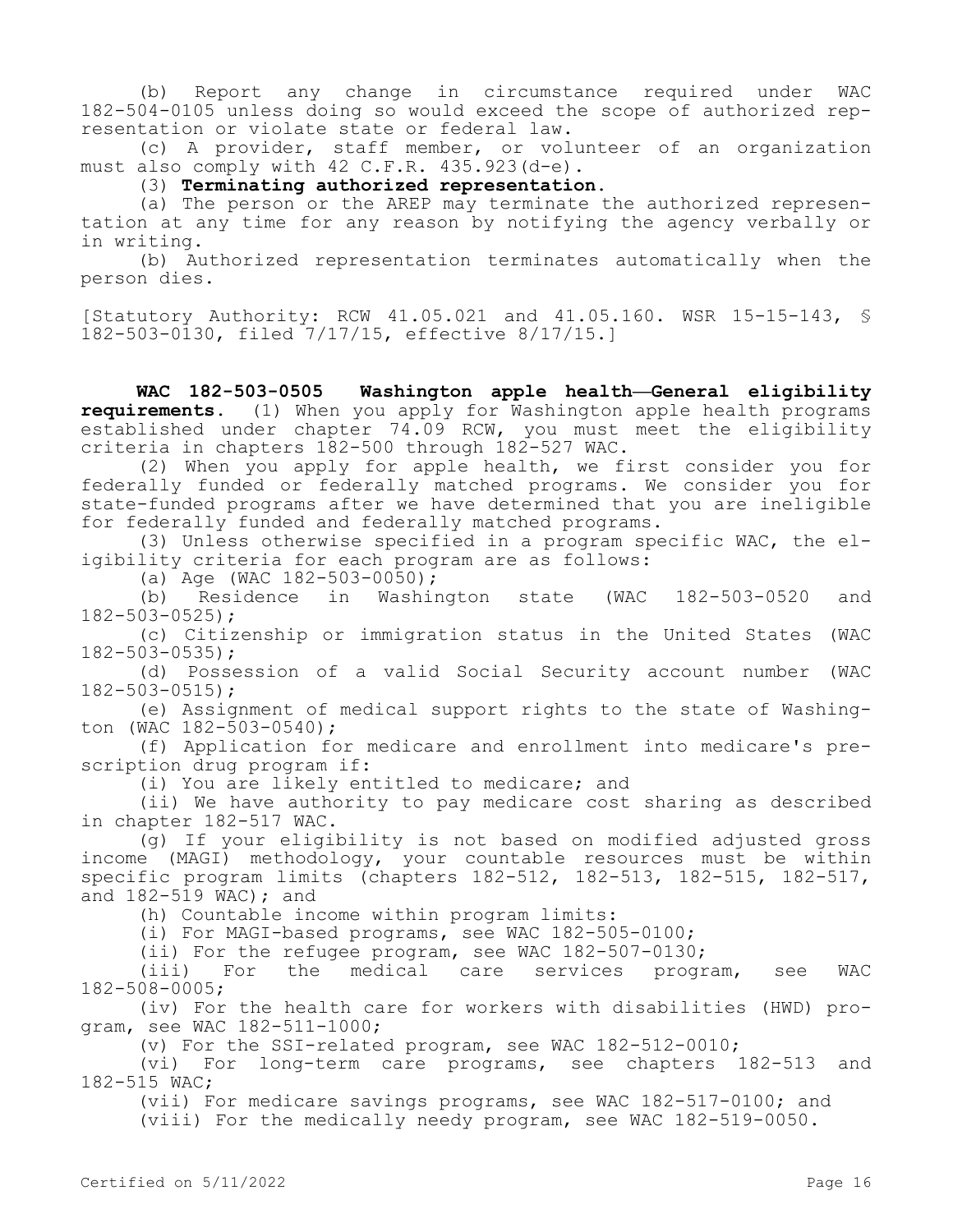(4) In addition to the general eligibility requirements in subsection (3) of this section, each program has specific eligibility requirements as described in applicable WAC.

(5) If you are in a public institution, including a correctional facility, you are not eligible for full scope apple health coverage, except in the following situations:

(a) If you are age 21 or younger or age 65 or older and are a patient in an institution for mental disease (see WAC 182-513-1317(5)); or

(b) You receive inpatient hospital services outside of the public institution or correctional facility.

(6) We limit coverage for people who become residents in a public institution, under subsection (5) of this section, until they are released.

(7) If you are terminated from SSI or lose eligibility for categorically needy (CN) or alternative benefits plan (ABP) coverage, you receive coverage under the apple health program with the highest scope of care for which you may be eligible while we determine your eligibility for other health care programs. See WAC 182-504-0125.

[Statutory Authority: RCW 41.05.021 and 41.05.160. WSR 19-08-029, § 182-503-0505, filed 3/27/19, effective 4/27/19; WSR 17-12-017, § 182-503-0505, filed 5/30/17, effective 6/30/17. Statutory Authority: RCW 41.05.021, 41.05.160, Public Law 111-148, 42 C.F.R. § 431, 435, and 457, and 45 C.F.R. § 155. WSR 14-16-052, § 182-503-0505, filed 7/29/14, effective 8/29/14. WSR 12-13-056, recodified as § 182-503-0505, filed 6/15/12, effective 7/1/12. Statutory Authority: RCW 74.04.050, 74.04.057, 74.08.090, and 74.09.530, 42 U.S.C., Section 1396a. WSR 07-21-005, § 388-503-0505, filed 10/4/07, effective 11/4/07. Statutory Authority: RCW 74.08.090, 74.09.530, and 2003 1st sp.s. c 25. WSR 04-07-141, § 388-503-0505, filed 3/22/04, effective 4/22/04. Statutory Authority: RCW 74.08.090, 74.08A.100, 74.09.080, and 74.09.415. WSR 02-17-030, § 388-503-0505, filed 8/12/02, effective 9/12/02. Statutory Authority: RCW 74.04.050, 74.04.055, 74.04.057 and 74.08.090. WSR 98-16-044, § 388-503-0505, filed 7/31/98, effective 9/1/98. Formerly WAC 388-501-0110, 388-503-0305 and 388-505-0501.]

**WAC 182-503-0510 Washington apple health—Program summary.** (1) The agency categorizes Washington apple health programs into three groups based on the income methodology used to determine eligibility:

(a) Those that use a modified adjusted gross income (MAGI)-based methodology described in WAC 182-509-0300, called MAGI-based apple health programs;

(b) Those that use an income methodology other than MAGI, called non-MAGI-based apple health programs, which include:

(i) Supplemental security income (SSI)-related apple health programs;

(ii) Temporary assistance for needy families (TANF)-related apple health programs; and

(iii) Other apple health programs not based on MAGI, SSI, or TANF methodologies.

(c) Those that provide coverage based on a specific status or entitlement in federal rule and not on countable income, called deemed eligible apple health programs.

(2) MAGI-based apple health programs include the following: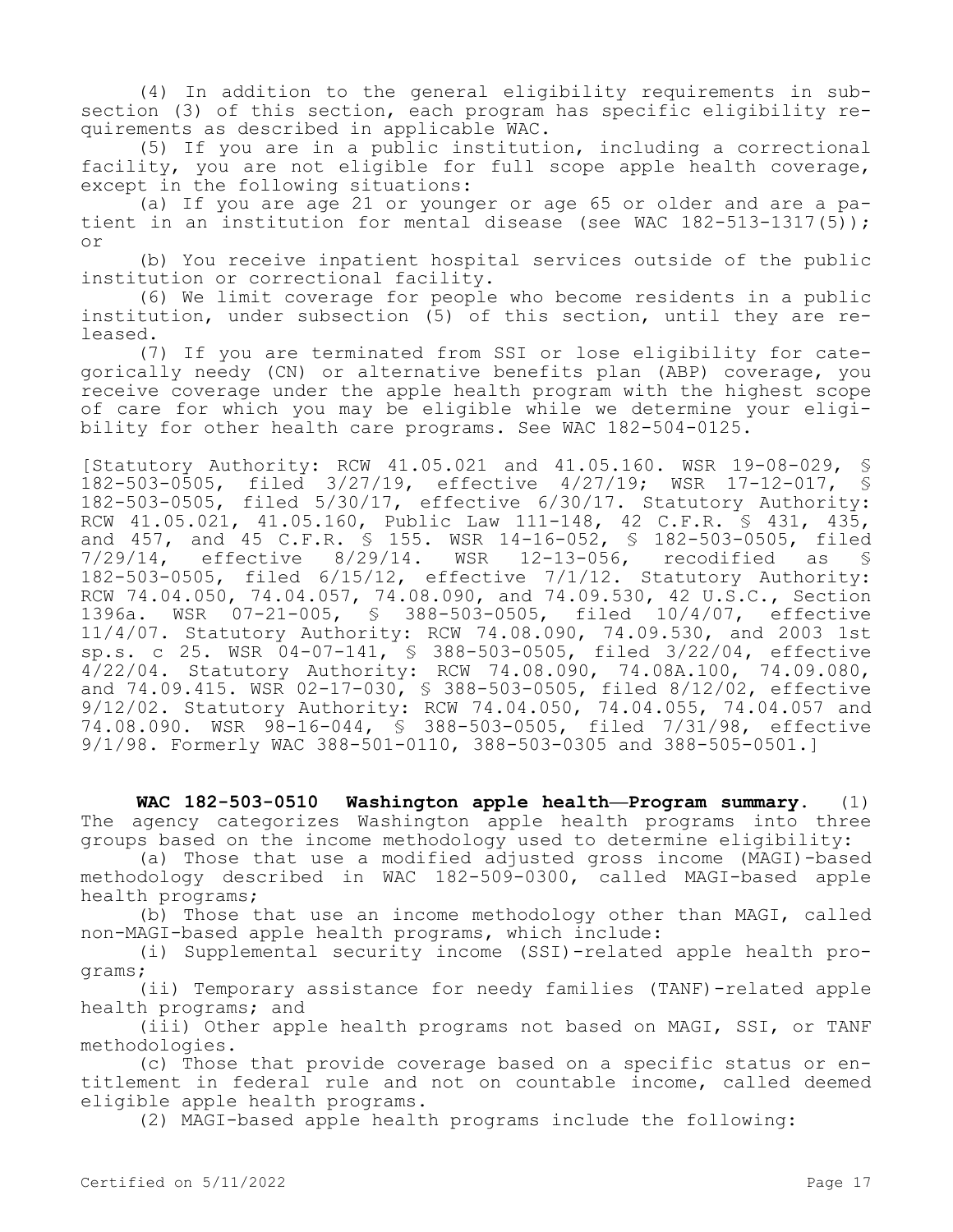(a) Apple health parent and caretaker relative program described in WAC 182-505-0240;

(b) MAGI-based apple health adult medical program described in WAC 182-505-0250, for which the scope of coverage is called the alternative benefits plan (ABP) described in WAC 182-500-0010;

(c) Apple health for pregnant women program described in WAC 182-505-0115;

(d) Apple health for kids program described in WAC 182-505-0210  $(3)(a)$ ;

(e) Premium-based apple health for kids described in WAC 182-505-0215;

(f) Apple health long-term care for children and adults described in chapter 182-514 WAC; and

(g) Apple health alien emergency medical program described in WAC 182-507-0110 through 182-507-0125 when the person is eligible based on criteria for a MAGI-based apple health program.

(3) Non-MAGI-based apple health programs include the following:

(a) SSI-related programs which use the income methodologies of the SSI program (except where the agency has adopted more liberal rules than SSI) described in chapter 182-512 WAC to determine eligibility:

(i) Apple health for workers with disabilities (HWD) described in chapter 182-511 WAC;

(ii) Apple health SSI-related programs described in chapters 182-512 and 182-519 WAC;

(iii) Apple health long-term care and hospice programs described in chapters 182-513 and 182-515 WAC;

(iv) Apple health medicare savings programs described in chapter 182-517 WAC; and

(v) Apple health alien emergency medical (AEM) programs described in WAC  $182-507-0110$  and  $182-507-0125$  when the person meets the age, blindness or disability criteria specified in WAC 182-512-0050.

(b) TANF-related programs which use the income methodologies based on the TANF cash program described in WAC 388-450-0170 to determine eligibility, with variations as specified in WAC 182-509-0001(5) and program specific rules:

(i) Refugee medical assistance (RMA) program described in WAC 182-507-0130; and

(ii) Apple health medically needy (MN) coverage for pregnant women and children who do not meet SSI-related criteria.

(c) Other programs:

(i) Breast and cervical cancer program described in WAC 182-505-0120;

(ii) TAKE CHARGE program described in WAC 182-532-0720;

(iii) Medical care services described in WAC 182-508-0005;

(iv) Apple health for pregnant minors described in WAC 182-505-0117;

(v) Kidney disease program described in chapter 182-540 WAC; and

(vi) Tailored supports for older adults described in WAC 182-513-1610.

(4) Deemed eligible apple health programs include:

(a) Apple health SSI medical program described in chapter 182-510 WAC, or a person who meets the medicaid eligibility criteria in 1619b of the Social Security Act;

(b) Newborn medical program described in WAC 182-505-0210(2);

(c) Foster care program described in WAC 182-505-0211;

(d) Medical extension program described in WAC 182-523-0100; and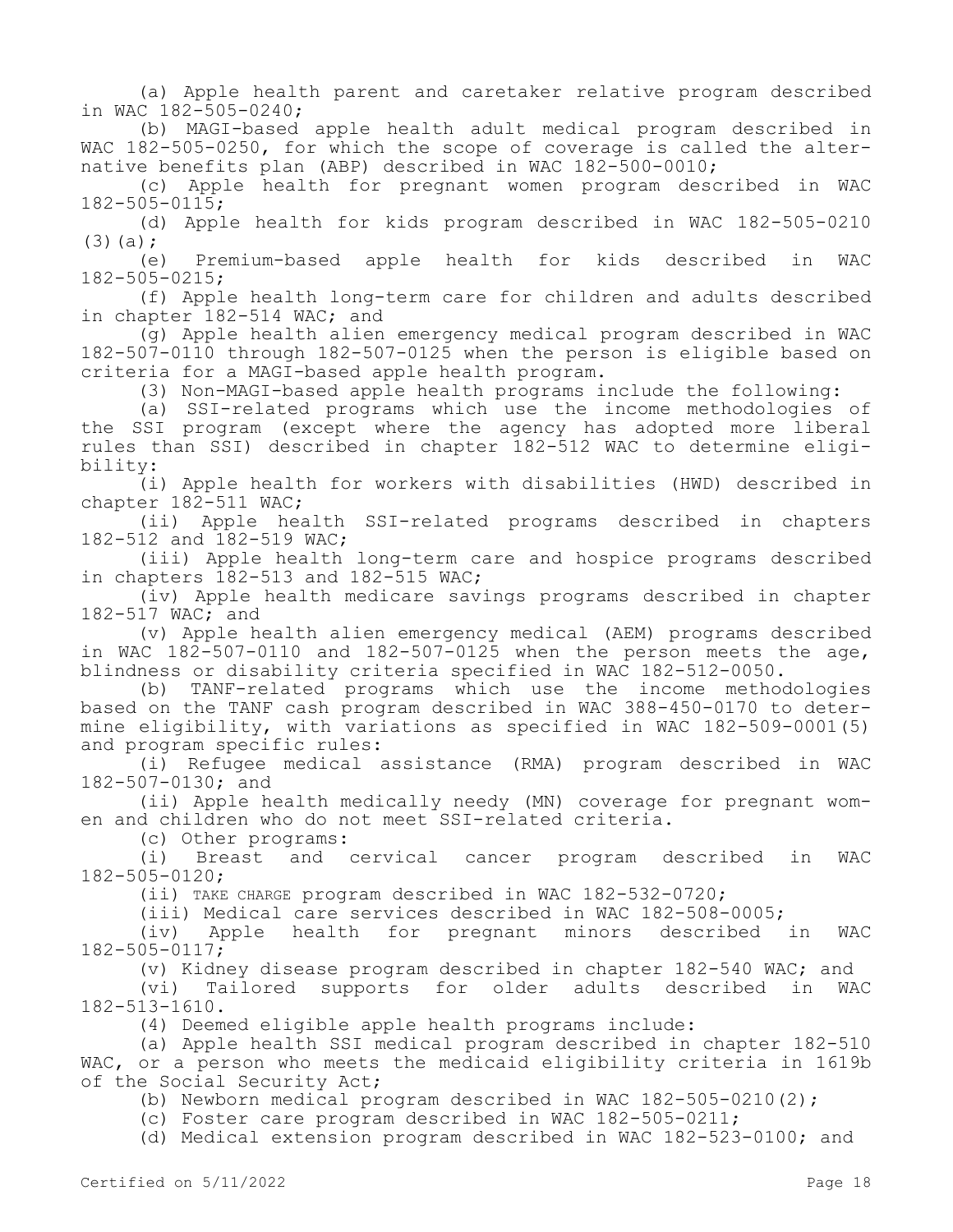(e) Family planning extension described in WAC 182-505-0115(5).

(5) A person is eligible for categorically needy (CN) health care coverage when the household's countable income is at or below the categorically needy income level (CNIL) for the specific program.

(6) If income is above the CNIL, a person is eligible for the MN program if the person is:

(a) A child;

(b) A pregnant woman; or

(c) SSI-related (aged 65, blind or disabled).

(7) MN health care coverage is not available to parents, caretaker relatives, or adults unless they are eligible under subsection (6) of this section.

(8) A person who is eligible for the apple health MAGI-based adult program listed in subsection (2)(b) of this section is eligible for ABP health care coverage as defined in WAC 182-500-0010. Such a person may apply for more comprehensive coverage through another apple health program at any time.

(9) For the other specific program requirements a person must meet to qualify for apple health, see chapters 182-503 through 182-527 WAC.

[Statutory Authority: RCW 41.05.021, 41.05.160, 2016 1st sp.s. c 36 § 213 (1)(e), section 1115 of the Social Security Act, and 42 C.F.R. §§ 431.400 through 431.428. WSR 17-12-019, § 182-503-0510, filed 5/30/17, effective 7/1/17. Statutory Authority: RCW 41.05.021 and Patient Protection and Affordable Care Act (P.L. 111-148), 42 C.F.R. §§ 431, 435, and 457, and 45 C.F.R. § 155. WSR 14-06-068, § 182-503-0510, filed 2/28/14, effective 3/31/14. WSR 12-13-056, recodified as § 182-503-0510, filed 6/15/12, effective 7/1/12. WSR 12-02-034, recodified as § 182-505-0510, filed 12/29/11, effective 1/1/12. Statutory Authority: RCW 34.05.353 (2)(d), 74.08.090, and chapters 74.09, 74.04 RCW. WSR 08-11-047, § 388-503-0510, filed 5/15/08, effective 6/15/08. Statutory Authority: RCW 74.04.050, 74.04.057, 74.08.090, and 74.09.530. WSR 05-07-097, § 388-503-0510, filed 3/17/05, effective 4/17/05. Statutory Authority: RCW 74.08.090, 74.08A.100, 74.09.080, and 74.09.415. WSR 02-17-030, § 388-503-0510, filed 8/12/02, effective 9/12/02. Statutory Authority: RCW 74.04.050, 74.04.055, 74.04.057 and 74.08.090. WSR 98-16-044, § 388-503-0510, filed 7/31/98, effective 9/1/98.]

**WAC 182-503-0515 Washington apple health—Social Security number requirements.** (1) To be eligible for Washington apple health (medicaid), or tailored supports for older adults (TSOA) described in WAC 182-513-1610, you (the applicant or recipient) must provide your valid Social Security number (SSN) or proof of application for an SSN to the medicaid agency or the agency's designee, except as provided in subsections (2) and (6) of this section.

(2) An SSN is not required if you are:

(a) Not eligible to receive an SSN or may only be issued an SSN for a valid nonwork reason described in 20 C.F.R. 422.104;

(b) A household member who is not applying for apple health coverage, unless verification of that household member's resources is required to determine the eligibility of the client;

(c) Refusing to obtain an SSN for well-established religious objections as defined in 42 C.F.R. 435.910 (h) (3); or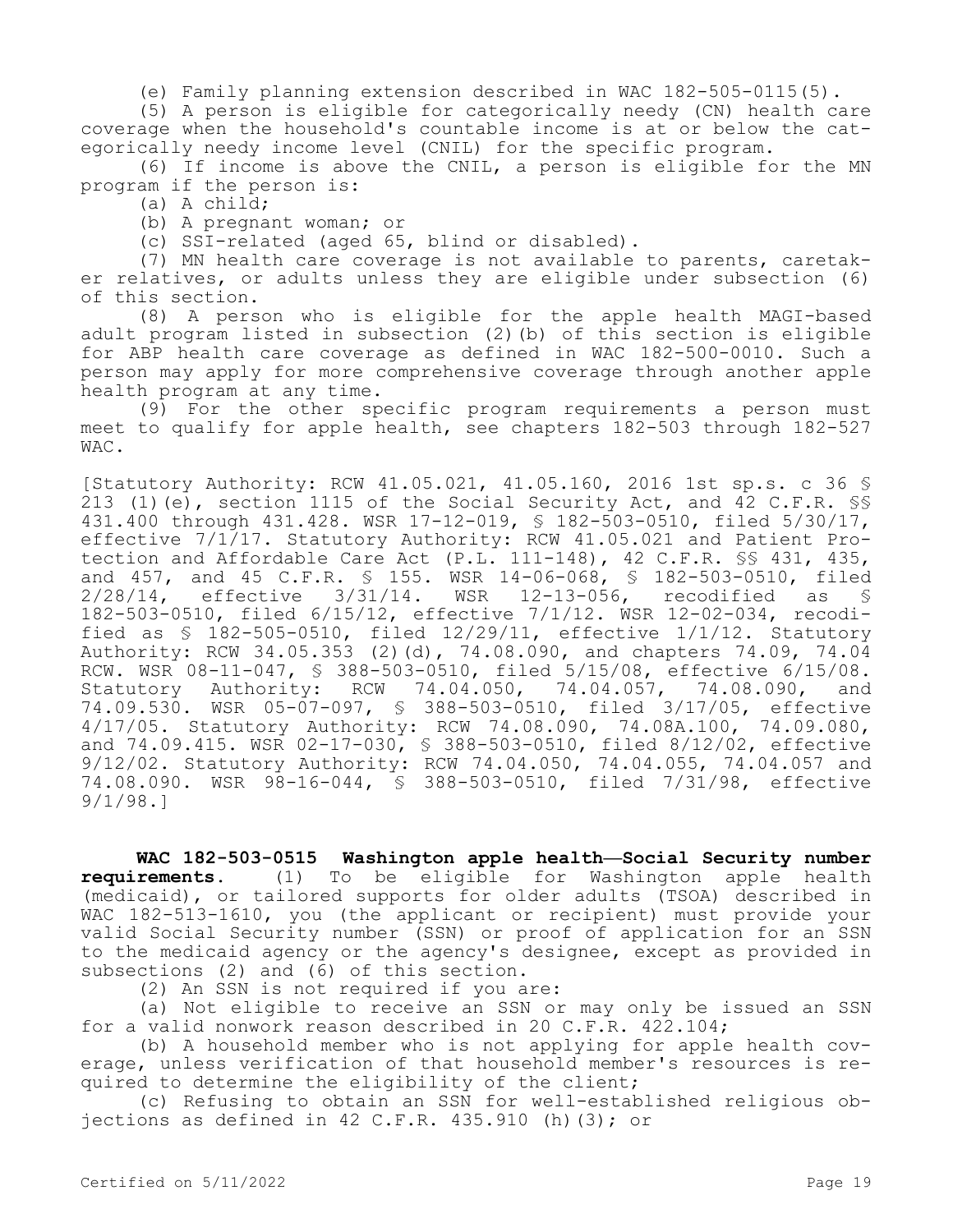(d) Not able to obtain or provide an SSN because you are a victim of domestic violence.

(3) If you are receiving coverage because you meet an exception under either subsection (2)(c) or (d) of this section, we (the agency) will confirm with you at your apple health renewal, consistent with WAC 182-503-0050, that you still meet the exception.

(4) If we ask for confirmation that you continue to meet an exception in subsection (2) of this section and you do not respond in accordance with subsection (3) of this section, or if you no longer meet an exception and do not provide your SSN, we will terminate your apple health coverage according to WAC 182-518-0025.

(5) If you are not able to provide your SSN, either because you do not know it or it has not been issued, you must provide:

(a) Proof from the Social Security Administration (SSA) that you turned in an application for an SSN; and

(b) The SSN when you receive it.

(i) Your apple health coverage will not be delayed, denied, or terminated while waiting for SSA to send you your SSN. If you need help applying for an SSN, assistance will be provided to you.

(ii) We will ask you every 90 days if your SSN has been issued.

(6) An SSN is not required for the following apple health programs:

(a) Refugee medical assistance program described in WAC 182-507-0130;

(b) Alien medical programs described in WAC 182-507-0115, 182-507-0120, and 182-507-0125;

(c) Newborn medical program described in WAC  $182-505-0210$  (2)(a);

(d) Foster care program for a child age 18 and younger as described in WAC 182-505-0211(1);

(e) Medical programs for children and pregnant women who do not meet citizenship or immigration status described in WAC 182-503-0535  $(2)$  (e)(ii) and (iii); or

(f) Family planning only program described in WAC 182-532-510 if you do not meet citizenship or immigration status for Washington apple health or you have made an informed choice to apply for family planning services only.

(7) If you are required to provide an SSN under this section, and you do not meet an exception under subsection (2) of this section, failure to provide your SSN may result in:

(a) Denial of your application or termination of your coverage because we cannot determine your household's eligibility; or

(b) Inability to apply the community spouse resource allocation (CSRA) or monthly maintenance needs allowance (MMNA) for a client of long-term services and supports (LTSS).

[Statutory Authority: RCW 41.05.021 and 41.05.160. WSR 21-19-142, § 182-503-0515, filed 9/22/21, effective 10/23/21; WSR 18-10-014, § 182-503-0515, filed 4/23/18, effective 5/24/18. Statutory Authority: RCW 41.05.021, 41.05.160, Public Law 111-148, 42 C.F.R. § 431, 435, and 457, and 45 C.F.R. § 155. WSR 14-16-052, § 182-503-0515, filed 7/29/14, effective 8/29/14.]

**WAC 182-503-0520 Washington apple health—Residency requirements —Persons who are not residing in an institution.** (1) A resident is a person (including an emancipated person under age 18 and a married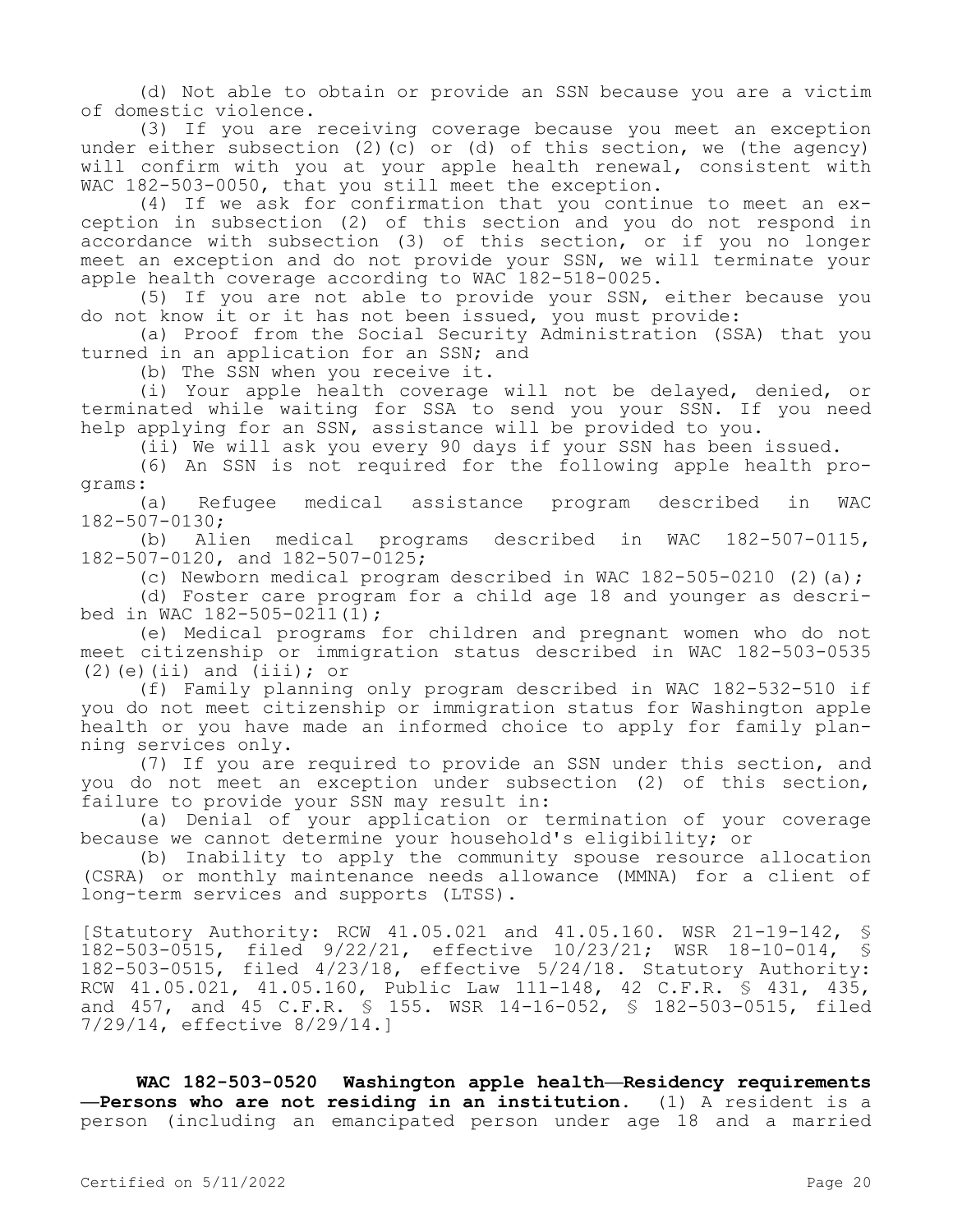person under age 18 who is capable of indicating intent) who currently lives in Washington and:

(a) Intends to reside here, including persons without a fixed address; or

(b) Entered the state looking for a job; or

(c) Entered the state with a job commitment.

(2) A person does not need to live in the state for a specific period of time prior to meeting the requirements in subsection (1) of this section before being considered a resident.

(3) A child under age eighteen who is not covered by subsection (1) of this section, is a resident if:

(a) The child lives in the state, with or without a fixed address, including with a custodial parent or caretaker; or

(b) The child's parent or caretaker is a resident as defined in subsection (1) of this section.

(4) A resident applying for or receiving health care coverage can temporarily be out of the state for more than one month without their health care coverage being denied or terminated, if the person:

(a) Intends to return to the state once the purpose of his or her absence has been accomplished and provides adequate information of this intent after a request by the agency or its designee; and

(b) Has not been determined eligible for medicaid or state-funded health care coverage in another state (other than coverage in another state for incidental or emergency health care).

(5) A person who enters Washington state only for health care is not a resident and is not eligible for any medical program. The only exception is for a person who moves from another state directly into an institution in Washington state. Residency rules for institutionalized persons are described in WAC 182-503-0525.

(6) A person of any age who receives a state supplemental payment (SSP) is considered a resident of the state that is making the payment.

(7) A person who receives federal payments for foster or adoption assistance is considered a resident of the state where the person physically resides even if:

(a) The person does not live in the state that is making the foster or adoption assistance payment; or

(b) The person does not live in the state where the adoption agreement was entered.

(8) In a dispute between states, the state of residence is the state in which the person is physically located.

[Statutory Authority: RCW 41.05.021, 41.05.160, Public Law 111-148, 42 C.F.R. § 431, 435, and 457, and 45 C.F.R. § 155. WSR 14-16-052, § 182-503-0520, filed 7/29/14, effective 8/29/14. Statutory Authority: RCW 41.05.021, 74.09.035, and 2011 1st sp.s. c 36. WSR 12-19-051, § 182-503-0520, filed 9/13/12, effective 10/14/12.]

**WAC 182-503-0525 Washington apple health—Residency requirements for an institutionalized person.** (1) An institutionalized person is a person who resides in an institution as defined in WAC 182-500-0050. The term "person" used in this section means an "institutionalized person" unless otherwise indicated. It does not include persons who receive services under a home and community-based waiver program. When a state is making a placement for a person in another state, the term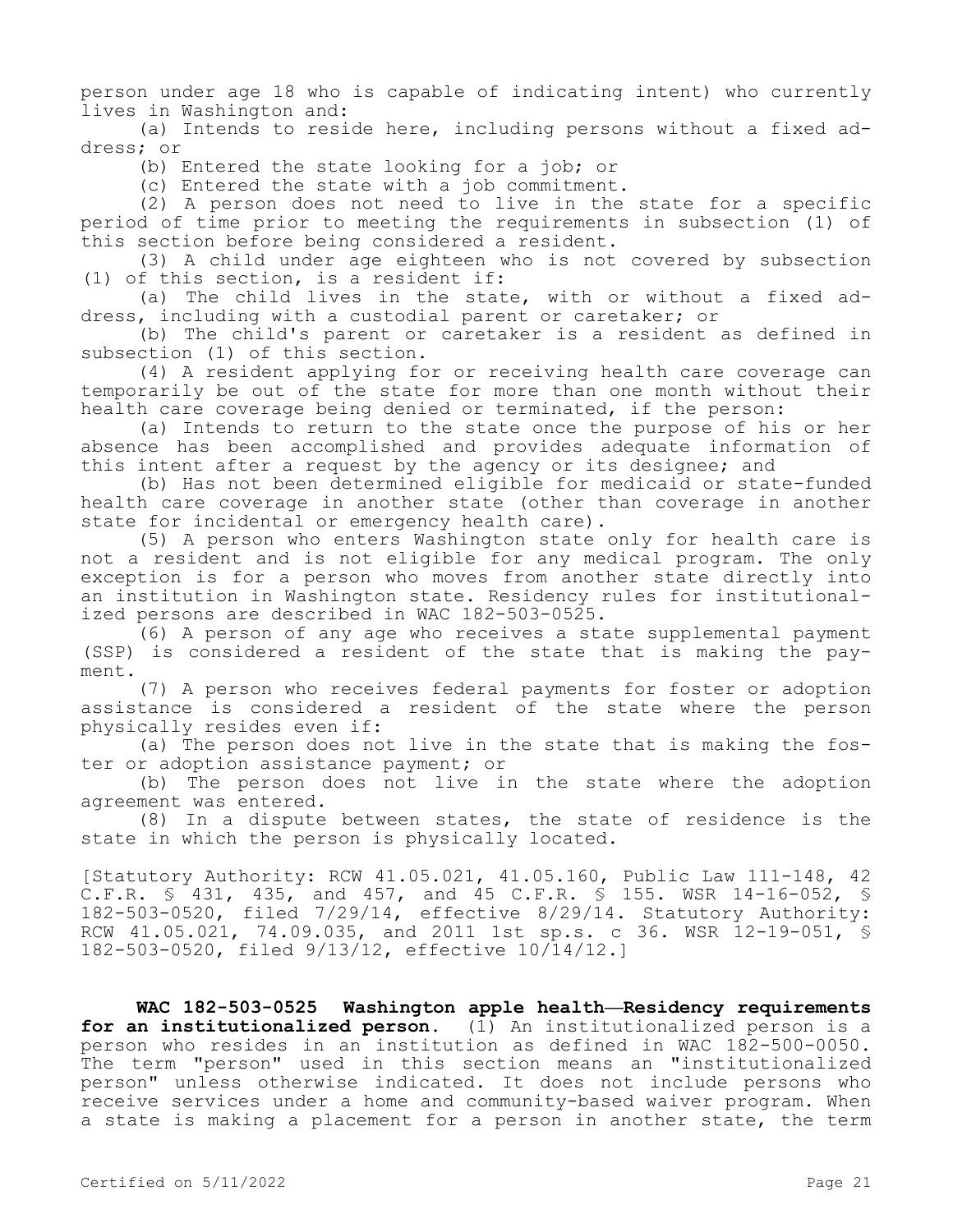institution also includes foster care homes, licensed as described in 45 C.F.R. 1355.20.

(2) The agency must determine whether a person is capable of indicating their intent to reside in Washington state when deciding whether that person is a resident of the state. The agency determines that persons who meet the following criteria are deemed incapable of indicating intent to reside in the state:

(a) The person is judged legally incompetent by a court of law;

(b) A physician, psychologist or licensed medical professional in the field of intellectual disabilities has determined that the person is incapable of indicating intent; or

(c) The person is incapable of declaring intent due to a documented medical condition.

(3) When a person is placed in an out-of-state institution by the agency, its designee or by a department of social and health servicescontracted agency, the state arranging the placement is considered the person's state of residence, unless the person is capable of expressing intent and:

(a) Indicates a desire to change his or her state of residence; or

(b) Asks the current state of residence for help in relocating. This may include assistance in locating an institutional placement in the new state of residence.

(4) If another state has not authorized the placement in the institution, as described in subsection (3) of this section, the agency or its designee uses one of the following criteria to determine the state of residence for a person who is age 20 or younger:

(a) The state of residence is the state where the parent or legal guardian is a resident at the time of the placement in the institution. To determine a parent's or legal guardian's place of residence, follow rules described in WAC 182-503-0520 for a noninstitutionalized person.

(b) The state of residence is the state where the parent or legal guardian currently is a resident if the person resides in an institution in that state.

(c) If the parents of the person are separated and live in different states, the state of residence is that of the parent filing the application.

(d) If the parental rights are terminated and the person has a legal guardian, the state of residence is where the legal guardian is a resident.

(e) If the person has both a guardian of the estate and a guardian of the person, the state of residence is where the guardian of the person is a resident, unless the state has laws which delegate guardianship to a state official or agency for persons who are admitted to state institutions. In that case, the state of residence for the person is the state where the institution is located (unless another state has authorized the placement).

(f) If the person has been abandoned by the parents or legal guardian, and an application is filed on their behalf by another party, the state of residence is the state where the person is institutionalized. The term abandoned also includes situations where the parents or legal guardian are deceased.

(5) A person age 21 or older that is capable of indicating intent is considered a resident of the state where he or she is living and intends to reside.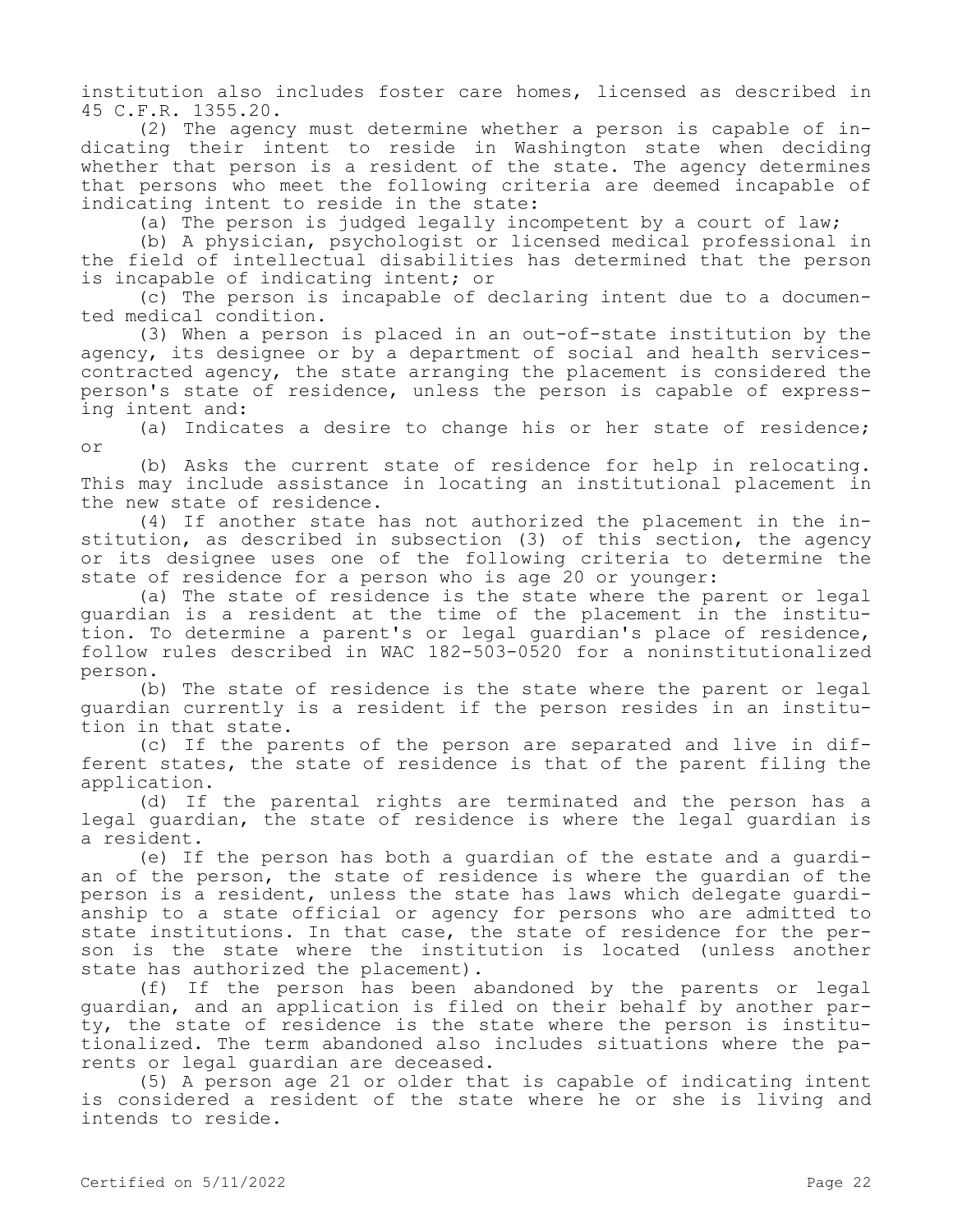(6) A person age 21 or older who became incapable of indicating intent at age 21 or older is considered a resident of the state where the person is physically residing, unless the person has been placed in the institution by another state.

(7) A person age 21 or older who became incapable of indicating intent before the age of 21 is considered a resident of the state where the parents or legal guardian were residents at the time of the placement in the institution.

(8) If a noninstitutionalized person moves directly from another state to an institution in Washington state, it is not necessary for the person to establish residency in Washington state prior to entering the facility. The person is considered a resident if he or she intends to reside in the state unless the placement was made by the other state.

(9) A person of any age who receives a state supplemental payment (SSP) is considered a resident of the state that is making the payment.

(10) In a dispute between states, the state of residence is the state in which the person is physically located.

[Statutory Authority: RCW 41.05.021, 41.05.160, Public Law 111-148, 42 C.F.R. § 431, 435, and 457, and 45 C.F.R. § 155. WSR 14-16-052, § 182-503-0525, filed 7/29/14, effective 8/29/14.]

# **WAC 182-503-0535 Washington apple health—Citizenship and immigration status.** (1) **Definitions.**

(a) **Nonqualified alien** means someone who is lawfully present in the United States (U.S.) but who is not a qualified alien, a U.S. citizen, a U.S. national, or a qualifying American Indian born abroad.

(b) **Qualified alien** means someone who is lawfully present in the United States and who is one or more of the following:

(i) A person lawfully admitted for permanent residence (LPR).

(ii) An abused spouse or child, a parent of an abused child, or a child of an abused spouse who no longer resides with the person who committed the abuse, and who has one of the following:

(A) A pending or approved I-130 petition or application to immigrate as an immediate relative of a U.S. citizen or as the spouse of an unmarried LPR younger than 21 years of age.

(B) Proof of a pending application for suspension of deportation or cancellation of removal under the Violence Against Women Act (VAWA).

(C) A notice of prima facie approval of a pending self-petition under VAWA. An abused spouse's petition covers his or her child if the child is younger than 21 years of age. In that case, the child retains qualified alien status even after he or she turns 21 years of age.

(iii) A person who has been granted parole into the U.S. for one year or more, under the Immigration and Nationality Act (INA) Section 212 (d)(5), including public interest parolees.

(iv) A member of a Hmong or Highland Laotian tribe that rendered military assistance to the U.S. between August 5, 1964, and May 7, 1975, including the spouse, unremarried widow or widower, and unmarried dependent child of the tribal member.

(v) A person who was admitted into the U.S. as a conditional entrant under INA Section 203 (a)(7) before April 1, 1980.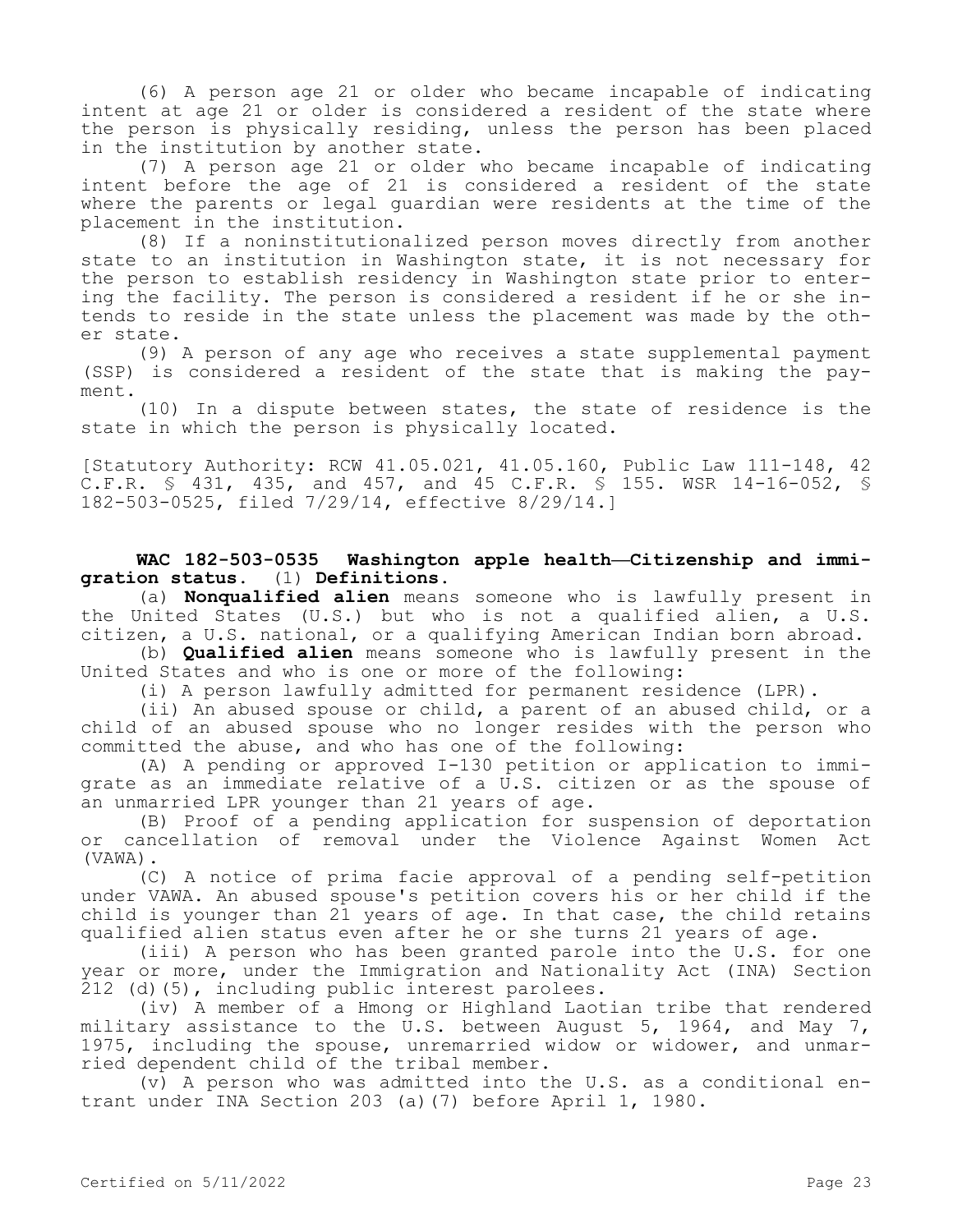(vi) A person admitted to the U.S. as a refugee under INA Section 207.

(vii) A person who has been granted asylum under INA Section 208.

(viii) A person granted withholding of deportation or removal under INA Section 243(h) or 241 (b)(3).

(ix) A Cuban or Haitian national who was paroled into the U.S. or given other special status.

(x) An Amerasian child of a U.S. citizen under 8 C.F.R. Section 204.4(a).

(xi) A person from Iraq or Afghanistan who has been granted one of the following:

(A) Special immigrant status under INA Section 101 (a)(27);

(B) Special immigrant conditional permanent resident; or

(C) Parole under Section 602 (b)( $\overline{1}$ ) of the Afghan Allies Protection Act of 2009 or Section 1059(a) of the National Defense Authorization Act of 2006.

(xii) An Afghan granted humanitarian parole between July 31, 2021, and September 30, 2022, their spouse or child, or a parent or guardian of an unaccompanied minor who is granted parole after September 30, 2022, under Section 2502 of the Extending Government Funding and Delivering Emergency Assistance Act of 2021.

(xiii) A person who has been certified or approved as a victim of trafficking by the federal office of refugee resettlement, or who is:

(A) The spouse or child of a trafficking victim of any age; or

(B) The parent or minor sibling of a trafficking victim who is younger than 21 years of age.

(xiv) A person from the Federated States of Micronesia, the Republic of Palau, or the Republic of the Marshall Islands living in the United States in accordance with the Compacts of Free Association.

(c) **U.S. citizen** means someone who is a United States citizen under federal law.

(d) **U.S. national** means someone who is a United States national under federal law.

(e) **Undocumented person** means someone who is not lawfully present in the U.S.

(f) **Qualifying American Indian born abroad** means someone who:

(i) Was born in Canada and has at least 50 percent American Indian blood, regardless of tribal membership; or

(ii) Was born outside of the United States and is a member of a federally recognized tribe or an Alaska Native enrolled by the Secretary of the Interior under the Alaska Native Claims Settlement Act.

(2) **Eligibility**.

(a) A U.S. citizen, U.S. national or qualifying American Indian born abroad may be eligible for:

(i) Apple health for adults;

(ii) Apple health for kids;

(iii) Apple health for pregnant women; or

(iv) Classic medicaid.

(b) A qualified alien who meets or is exempt from the five-year bar may be eligible for:

(i) Apple health for adults;

(ii) Apple health for kids;

(iii) Apple health for pregnant women; or

(iv) Classic medicaid.

(c) A qualified alien who neither meets nor is exempt from the five-year bar may be eligible for:

(i) Alien medical programs;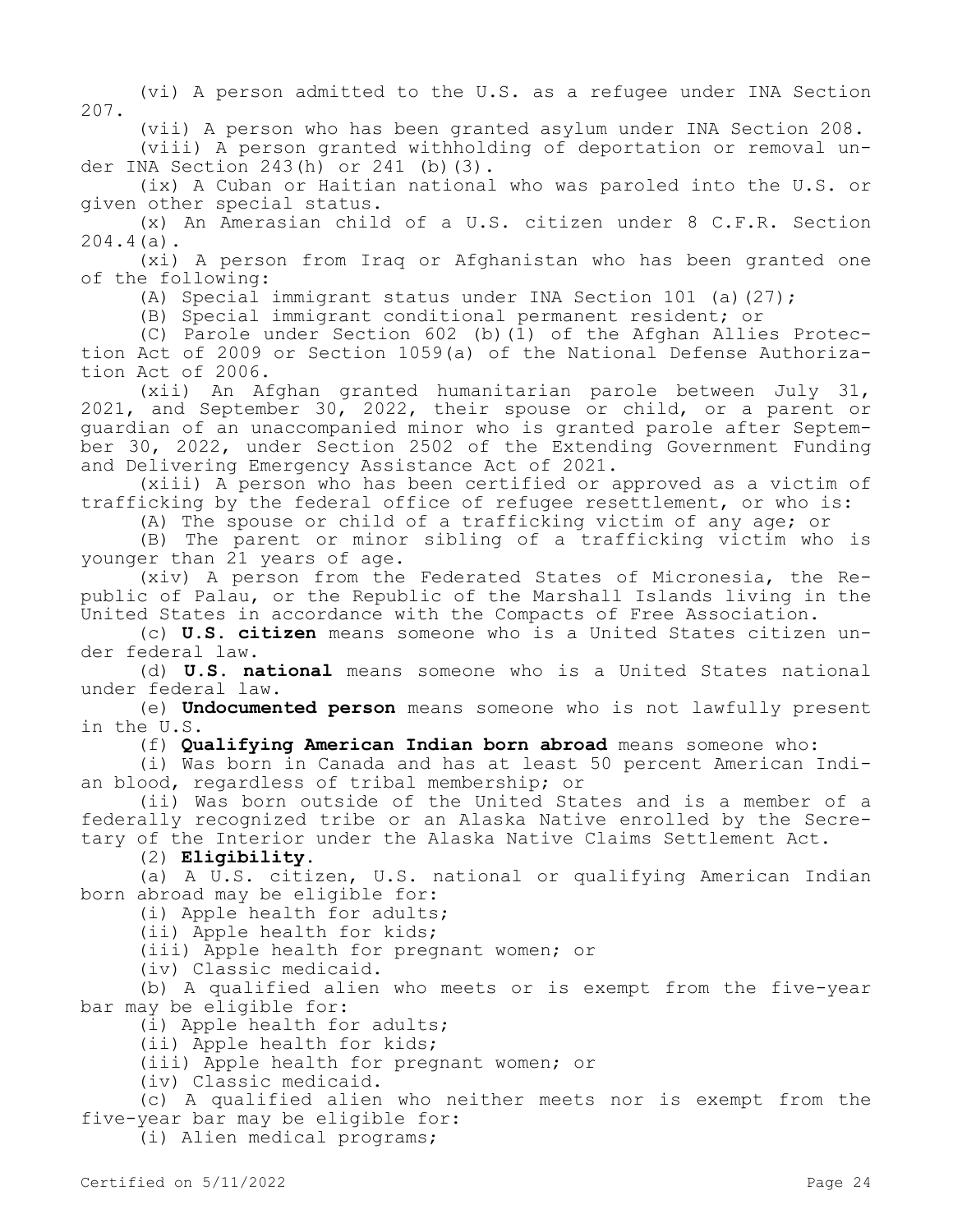(ii) Apple health for kids;

(iii) Apple health for pregnant women; or

(iv) Medical care services.

(d) A nonqualified alien may be eligible for:

(i) Alien medical programs;

(ii) Apple health for kids;

(iii) Apple health for pregnant women; or

(iv) Medical care services.

(e) An undocumented person may be eligible for:

(i) Alien medical programs;

(ii) State-only funded apple health for kids; or

(iii) State-only funded apple health for pregnant women.

(3) **The five-year bar.**

(a) A qualified alien meets the five-year bar if he or she:

(i) Continuously resided in the U.S. for five years or more from the date he or she became a qualified alien; or

(ii) Entered the U.S. before August 22, 1996, and:

(A) Became a qualified alien before August 22, 1996; or

(B) Became a qualified alien on or after August 22, 1996, and has continuously resided in the U.S. between the date of entry into the U.S. and the date he or she became a qualified alien.

(b) A qualified alien is exempt from the five-year bar if he or she is:

(i) A qualified alien as defined in subsection (1)(b)(vi) through (xiv) of this section;

(ii) An LPR, parolee, or abused person, who is also an armed services member or veteran, or a family member of an armed services member or veteran, as described below:

(A) An active-duty member of the U.S. military, other than active-duty for training;

(B) An honorably discharged U.S. veteran;

(C) A veteran of the military forces of the Philippines who served before July 1, 1946, as described in Title 38 U.S.C. Section 107; or

(D) The spouse, unremarried widow or widower, or unmarried dependent child of an honorably discharged U.S. veteran or active-duty member of the U.S. military.

[Statutory Authority: RCW 41.05.021 and 41.05.160. WSR 22-08-002, § 182-503-0535, filed 3/23/22, effective 4/23/22; WSR 21-19-029, § 182-503-0535, filed 9/9/21, effective 10/10/21; WSR 15-10-002, 182-503-0535, filed 4/22/15, effective 5/23/15. Statutory Authority: RCW 41.05.021, 41.05.160, Public Law 111-148, 42 C.F.R. § 431, 435, and 457, and 45 C.F.R. § 155. WSR 14-16-052, § 182-503-0535, filed 7/29/14, effective 8/29/14.]

**WAC 182-503-0540 Assignment of rights and cooperation.** (1) When you become eligible for any of the agency's health care programs, you assign certain rights to the state of Washington. You assign all rights to any type of coverage or payment for health care that comes from:

(a) A court order;

(b) An administrative agency order; or

(c) Any third-party benefits or payment obligations for medical care which are the result of **subrogation** or contract (see WAC 182-501-0100).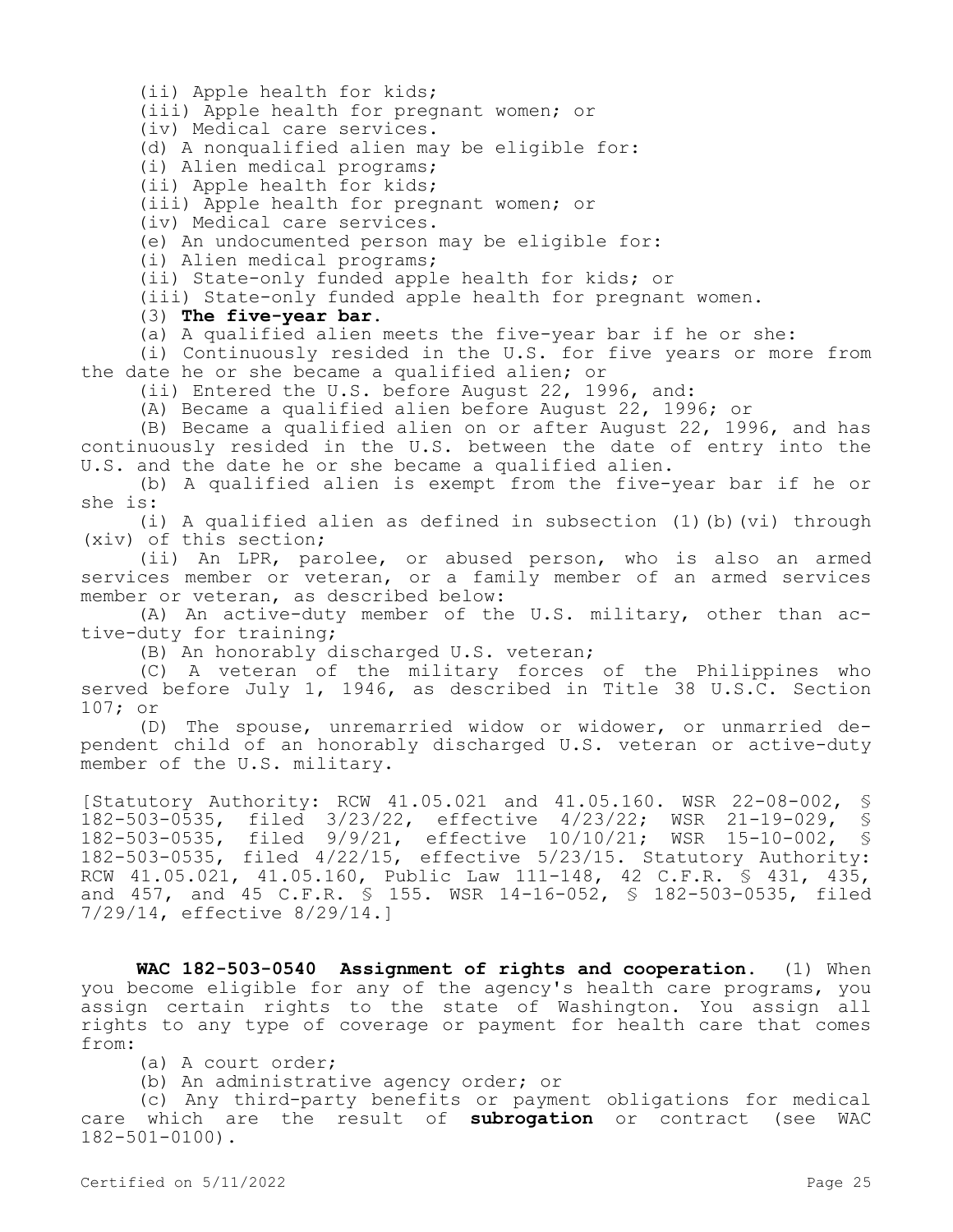(2) When you sign the application you assign the rights described in subsection (1) of this section to the state for:

(a) Yourself; and

(b) Any eligible person for whom you can legally make such assignment.

(3) You must cooperate with us in identifying, using or collecting third-party benefits. If you do not cooperate, your health care coverage may end unless you can show good reason not to cooperate with us. Examples of good reason include, but are not limited to:

(a) Your reasonable belief that cooperating with us would result in serious physical or emotional harm to you, a child in your care, or a child related to you; and

(b) Your being incapacitated without the ability to cooperate with us.

(4) Your WAH coverage will not end due solely to the noncooperation of any third party.

(5) You will have to pay for your health care services if you:

(a) Received and kept the third-party payment for those services; or

(b) Refused to give to the provider of care your legal signature on insurance forms.

(6) The state is limited to the recovery of its own costs for health care costs paid on behalf of a recipient of health care coverage. The legal term which describes the method by which the state acquires the rights of a person for whom the state has paid costs is called subrogation.

[Statutory Authority: RCW 41.05.021 and 41.05.160. WSR 19-02-046, § 182-503-0540, filed 12/27/18, effective 1/27/19. Statutory Authority: RCW 41.05.021, 41.05.160, Public Law 111-148, 42 C.F.R. § 431, 435, and 457, and 45 C.F.R. § 155. WSR 14-16-052, § 182-503-0540, filed 7/29/14, effective 8/29/14. WSR 12-13-056, recodified as § 182-503-0540, filed 6/15/12, effective 7/1/12. Statutory Authority: RCW 74.08.090. WSR 01-02-076, § 388-505-0540, filed 12/29/00, effective 1/29/01. Statutory Authority: RCW 74.04.050, 74.04.055, 74.04.057 and 74.08.090. WSR 98-16-044, § 388-505-0540, filed 7/31/98, effective 9/1/98. Statutory Authority: RCW 74.08.090 and 74.09.522. WSR 97-04-005, § 388-505-0540, filed 1/24/97, effective 2/24/97. Statutory Authority: RCW 74.08.090. WSR 94-10-065 (Order 3732), § 388-505-0540, filed 5/3/94, effective 6/3/94. Formerly WAC 388-83-012, 388-501-0170 and 388-505-0560.]

**WAC 182-503-0565 Washington apple health—Age requirements for medical programs based on modified adjusted gross income (MAGI).** The following age requirements apply to persons whose eligibility for Washington apple health (WAH) is based on modified adjusted gross income (MAGI) methodology per WAC 182-509-0305.

(1) You must be age 64 or younger to be eligible for WAH MAGIbased adult coverage as described in WAC 182-505-0250.

(2) Your household must include an eligible dependent child age seventeen or younger to be eligible for WAH parent or caretaker relative coverage as described in WAC 182-505-0240. For purposes of this subsection, an "eligible dependent child" is a child related to you in one of the ways described in WAC 182-500-0020.